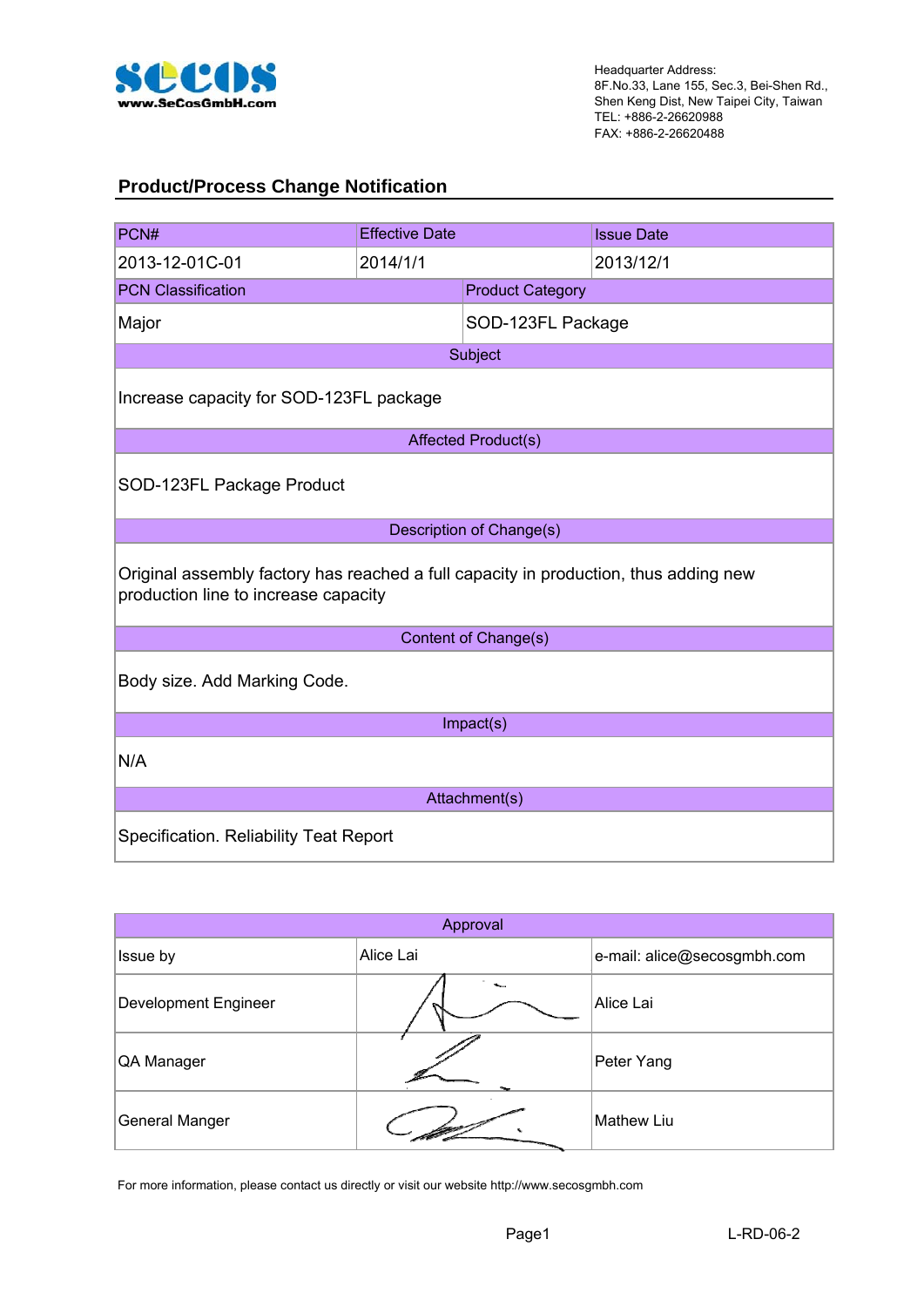

Headquarter Address: 8F.No.33, Lane 155, Sec.3, Bei-Shen Rd., Shen Keng Dist, New Taipei City, Taiwan TEL: +886-2-26620988 FAX: +886-2-26620488

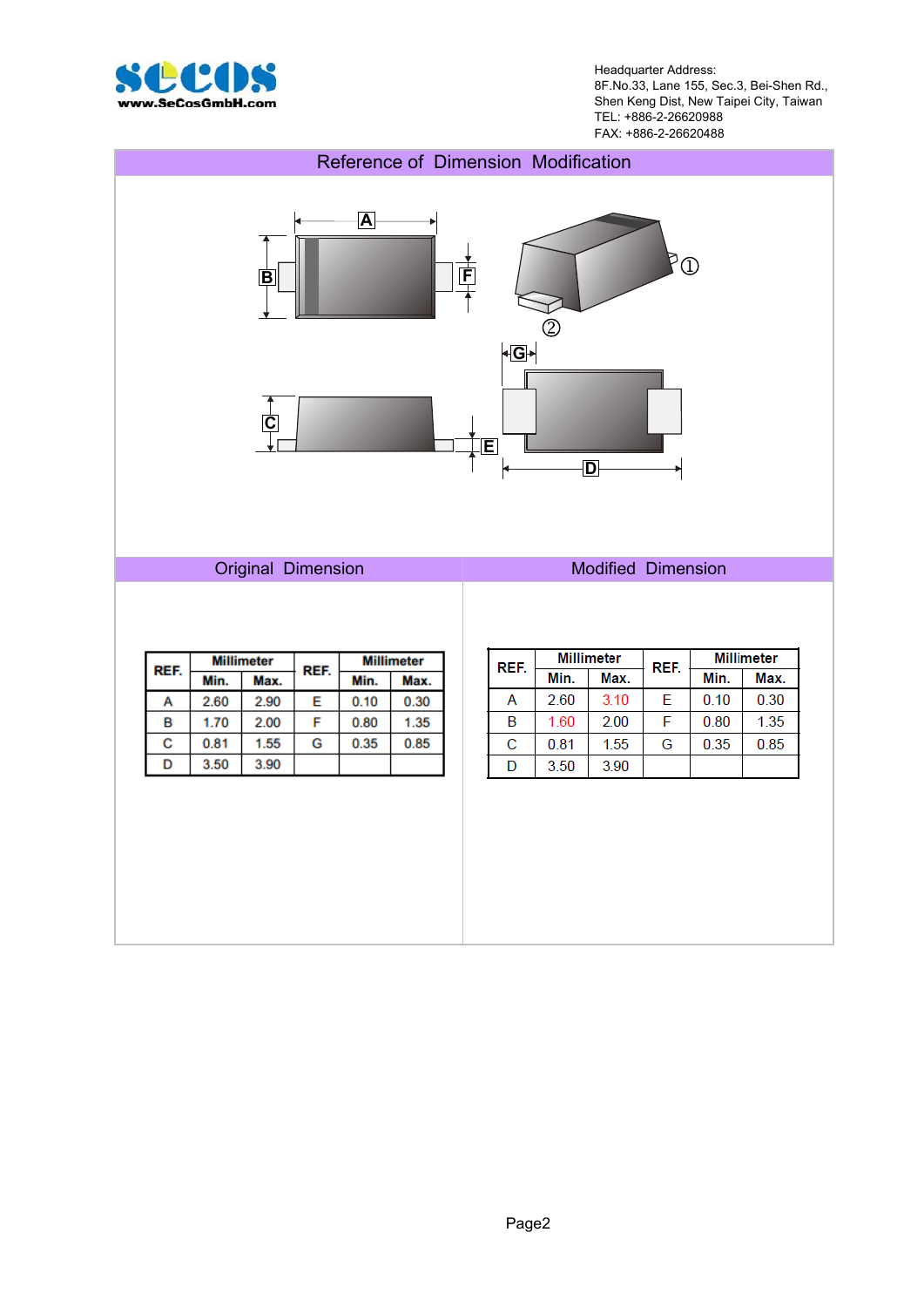

#### **Reliability Testing Summary Report**

| Date: 2013/11/30<br>Document No.: SG13 -11-05                                   |                                                             |                                                                                                            |        |                                 |                                     |                        |               |
|---------------------------------------------------------------------------------|-------------------------------------------------------------|------------------------------------------------------------------------------------------------------------|--------|---------------------------------|-------------------------------------|------------------------|---------------|
| <b>Test Item</b>                                                                | P/N                                                         | <b>Test Condition</b>                                                                                      | (LTPD) | <b>Sample</b><br><b>Numbers</b> | <b>Allow Fall</b><br><b>Numbers</b> | Fall<br><b>Numbers</b> | <b>Result</b> |
| <b>HTRB</b><br><b>High Temp</b><br><b>Reverse Bias</b>                          | <b>SM4007FL</b>                                             | $100 \pm 5^{\circ}$ C, 80% VR,<br>$T = 1000$ hrs                                                           |        | 77                              | $\mathbf 0$                         | $\pmb{0}$              | <b>ACC</b>    |
| <b>HTSL</b><br>High<br>Temperature<br>Storage Life                              | <b>SM4007FL</b>                                             | $150^{\circ}$ C, T = 1000 hrs                                                                              |        | 77                              | $\boldsymbol{0}$                    | $\pmb{0}$              | <b>ACC</b>    |
| <b>PCT</b><br><b>Pressure Cooker</b><br>Test                                    | <b>SM4007FL</b>                                             | 121°C, 29.7PSIG,<br>168 hrs                                                                                |        | 77                              | $\mathbf 0$                         | $\pmb{0}$              | <b>ACC</b>    |
| <b>TCT</b><br>Temperature<br><b>Cycle Test</b>                                  | <b>SM4007FL</b>                                             | -55°C/30min,<br>150℃/30min,<br>For 1000 Cycle                                                              |        | 77                              | $\boldsymbol{0}$                    | $\pmb{0}$              | <b>ACC</b>    |
| <b>THT</b><br>High<br>Temperature<br><b>High Humidity</b><br><b>Test</b>        | <b>SM4007FL</b>                                             | $85 \pm 2^{\circ}$ C, RH= $85 \pm 5\%$ ,<br>1000 hrs                                                       |        | 77                              | $\boldsymbol{0}$                    | $\pmb{0}$              | <b>ACC</b>    |
| H3TRB<br><b>High Temper</b><br><b>High Humidity</b><br><b>Reverse Bies Test</b> | <b>SM4007FL</b>                                             | $85 \pm 2^{\circ}$ C, RH= $85 \pm 5\%$ ,<br>1000 hrs                                                       |        | 77                              | $\boldsymbol{0}$                    | $\boldsymbol{0}$       | <b>ACC</b>    |
| Solderability                                                                   | <b>SM4007FL</b>                                             | $245 \pm 5^{\circ}$ C, 5Sec the<br>inspected area of each lead<br>must have 95% solder<br>coverage minimum |        | 10                              | 0                                   | $\mathbf 0$            | <b>ACC</b>    |
|                                                                                 |                                                             |                                                                                                            |        |                                 |                                     |                        |               |
| Judgment:                                                                       |                                                             |                                                                                                            |        |                                 |                                     |                        |               |
| qualified<br>$\Box$ unqualified                                                 |                                                             |                                                                                                            |        |                                 |                                     |                        |               |
|                                                                                 | Testing Start Date: 2013.10.01 Testing End Date: 2013.11.30 |                                                                                                            |        |                                 |                                     |                        |               |
| Tester: Leo Hsia<br>Approval: Peter Yang                                        |                                                             |                                                                                                            |        |                                 |                                     |                        |               |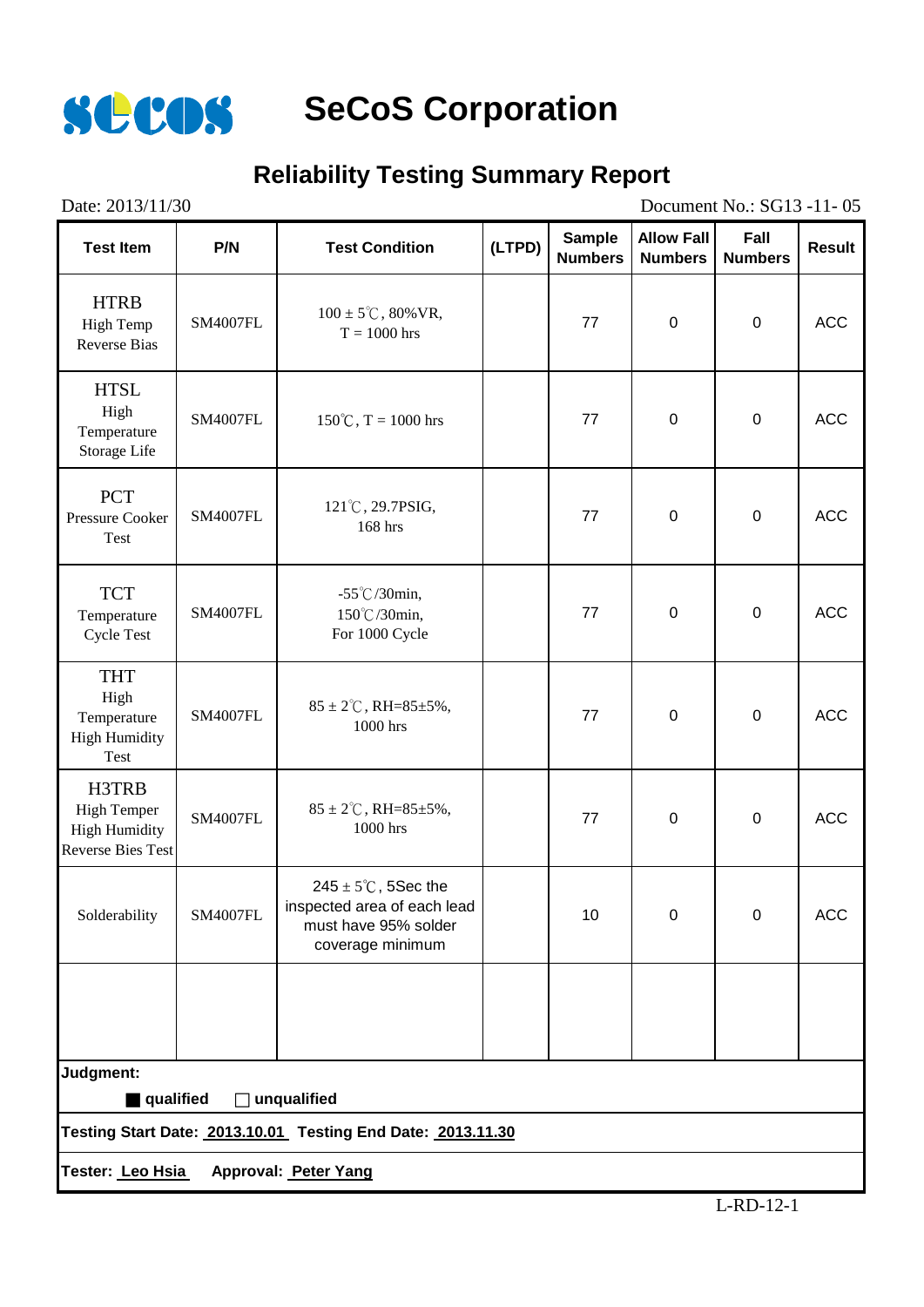

## **Electrical Test Data**

Report No : T131130-005 Part No : SM4007FL Test Equipment: JUNO Test System DTS-1000 Test Condition: 25℃ Test Date: 2013.10.01 ~ 2013.10.01 Test Standard : Specifications Operator: Leo Hsia Test Condition : VF<1.1V@IF=1A, IR<10uA@VR=1000V

| No                       | VF(mV) | IR(uA)        |
|--------------------------|--------|---------------|
| 1                        | 943mV  | 0.070uA       |
| $\overline{2}$           | 953mV  | 0.055uA       |
| 3                        | 946mV  | 0.064uA       |
| $\overline{\mathcal{L}}$ | 946mV  | 0.053uA       |
| 5                        | 954mV  | 0.049uA       |
| 6                        | 944mV  | 0.041uA       |
| $\overline{7}$           | 958mV  | 0.042uA       |
| 8                        | 958mV  | 0.070uA       |
| 9                        | 949mV  | 0.060uA       |
| 10                       | 948mV  | 0.056uA       |
| 11                       | 939mV  | 0.054uA       |
| 12                       | 937mV  | 0.058uA       |
| 13                       | 958mV  | 0.048uA       |
| 14                       | 941mV  | 0.037uA       |
| 15                       | 955mV  | 0.036uA       |
| 16                       | 944mV  | 0.056uA       |
| 17                       | 948mV  | 0.039uA       |
| 18                       | 945mV  | 0.053uA       |
| 19                       | 944mV  | 0.035uA       |
| 20                       | 954mV  | 0.059uA       |
| 21                       | 959mV  | 0.049uA       |
| 22                       | 943mV  | 0.062uA       |
| 23                       | 959mV  | 0.069uA       |
| 24                       | 954mV  | 0.054uA       |
| 25                       | 947mV  | 0.047uA       |
| 26                       | 951mV  | 0.062uA       |
| 27                       | 941mV  | 0.060uA       |
| 28                       | 952mV  | 0.056uA       |
| 29                       | 942mV  | $0.048$ u $A$ |
| 30                       | 950mV  | 0.046uA       |
| 31                       | 950mV  | 0.040uA       |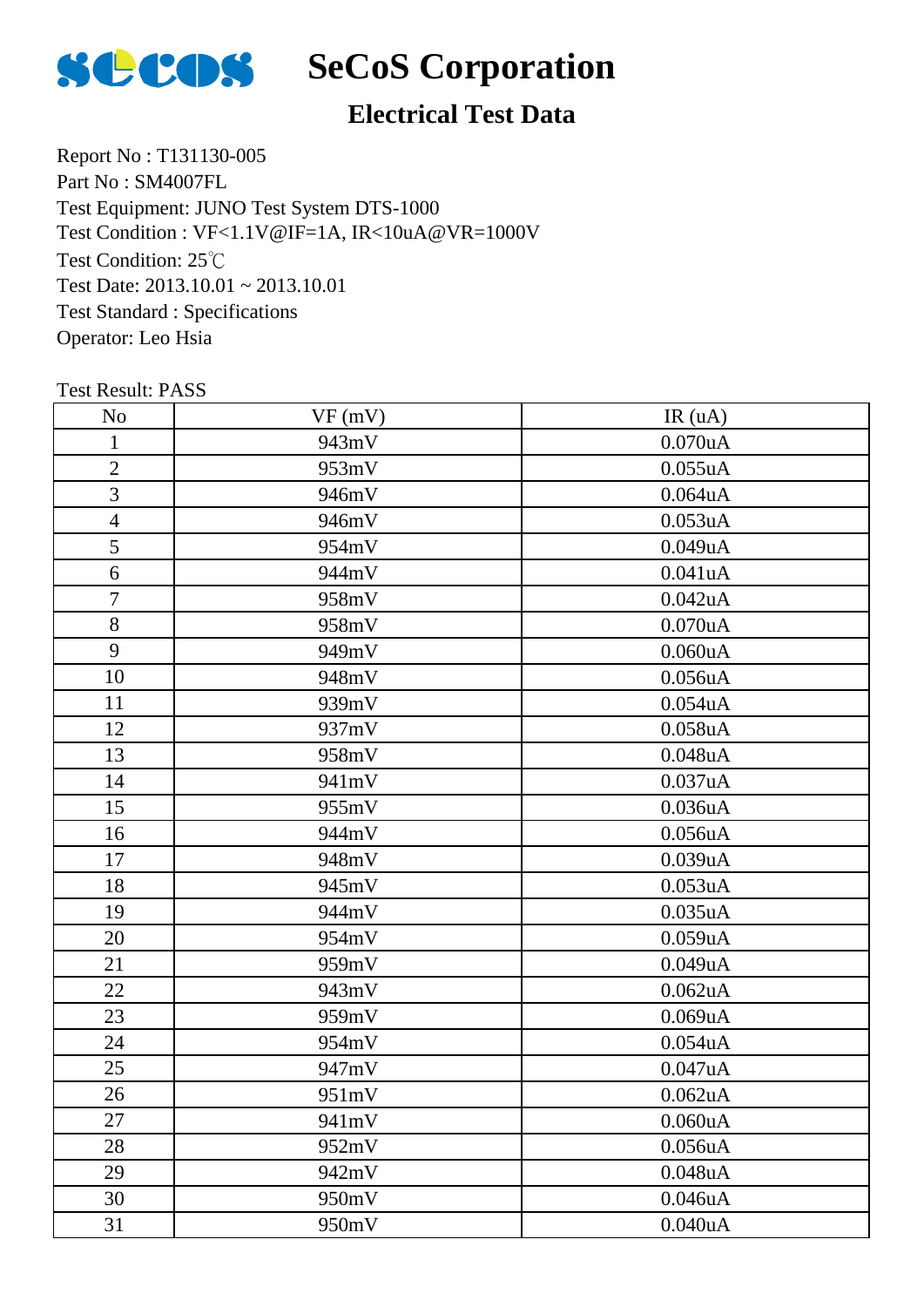

## **Electrical Test Data**

Report No : T131130-005 Part No : SM4007FL Test Equipment: JUNO Test System DTS-1000 Test Condition: 25℃ Test Date: 2013.10.01 ~ 2013.10.01 Test Standard : Specifications Operator: Leo Hsia Test Condition : VF<1.1V@IF=1A, IR<10uA@VR=1000V

| No | VF(mV) | IR(uA)        |
|----|--------|---------------|
| 32 | 947mV  | 0.059uA       |
| 33 | 957mV  | 0.056uA       |
| 34 | 943mV  | 0.070uA       |
| 35 | 957mV  | 0.068uA       |
| 36 | 955mV  | 0.063uA       |
| 37 | 950mV  | 0.040uA       |
| 38 | 955mV  | 0.037uA       |
| 39 | 950mV  | 0.067uA       |
| 40 | 959mV  | 0.066uA       |
| 41 | 941mV  | 0.054uA       |
| 42 | 952mV  | 0.066uA       |
| 43 | 948mV  | 0.036uA       |
| 44 | 948mV  | 0.043uA       |
| 45 | 945mV  | 0.041uA       |
| 46 | 959mV  | 0.056uA       |
| 47 | 947mV  | 0.035uA       |
| 48 | 949mV  | 0.051uA       |
| 49 | 953mV  | 0.061uA       |
| 50 | 955mV  | 0.067uA       |
| 51 | 953mV  | 0.029uA       |
| 52 | 945mV  | 0.037uA       |
| 53 | 956mV  | 0.029uA       |
| 54 | 937mV  | 0.053uA       |
| 55 | 937mV  | 0.071uA       |
| 56 | 947mV  | 0.034uA       |
| 57 | 937mV  | 0.067uA       |
| 58 | 951mV  | 0.049uA       |
| 59 | 947mV  | 0.044uA       |
| 60 | 957mV  | 0.039uA       |
| 61 | 936mV  | $0.068$ u $A$ |
| 62 | 952mV  | 0.056uA       |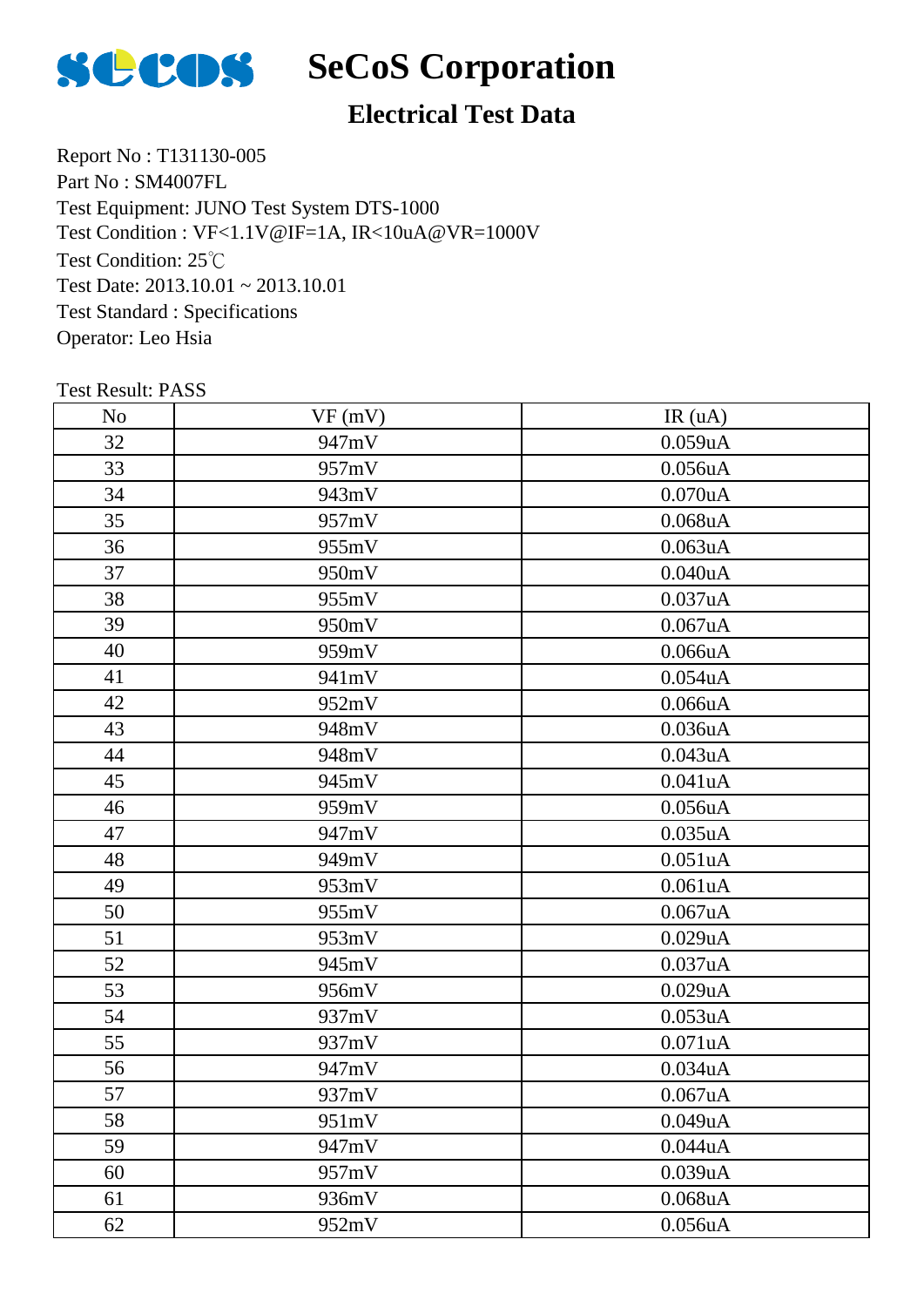

## **Electrical Test Data**

Report No : T131130-005 Part No : SM4007FL Test Equipment: JUNO Test System DTS-1000 Test Condition: 25℃ Test Date: 2013.10.01 ~ 2013.10.01 Test Standard : Specifications Operator: Leo Hsia Test Condition : VF<1.1V@IF=1A, IR<10uA@VR=1000V

Test Result: PASS

| N <sub>o</sub> | VF(mV) | IR(uA)     |
|----------------|--------|------------|
| 63             | 944mV  | 0.037uA    |
| 64             | 958mV  | 0.029uA    |
| 65             | 956mV  | $0.072$ uA |
| 66             | 943mV  | 0.050uA    |
| 67             | 951mV  | 0.046uA    |
| 68             | 940mV  | 0.067uA    |
| 69             | 952mV  | 0.034uA    |
| 70             | 943mV  | 0.055uA    |
| 71             | 936mV  | 0.066uA    |
| 72             | 954mV  | 0.044uA    |
| 73             | 949mV  | 0.035uA    |
| 74             | 943mV  | 0.069uA    |
| 75             | 937mV  | 0.056uA    |
| 76             | 950mV  | 0.041uA    |
| 77             | 944mV  | 0.057uA    |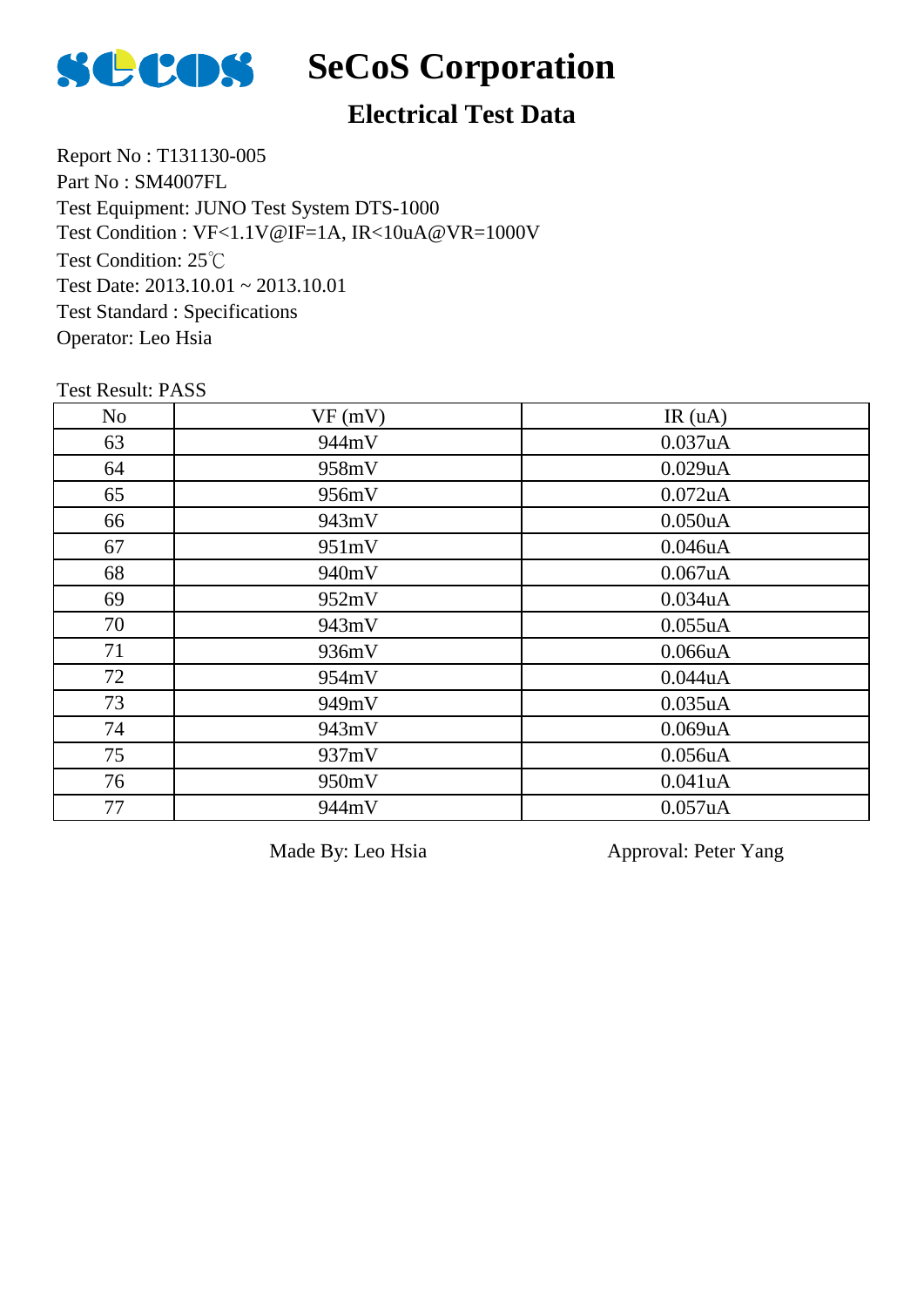

#### **High Temperature Reverse Bias Test Data**

Report No : T131130-005 Part No : SM4007FL Test Equipment: JUNO Test System DTS-1000 Test Condition:  $100 \pm 5^{\circ}$ C,  $80\%$  VR, T = 1000 hrs Test Date: 2013.10.02 ~ 2013.11.13 Test Standard : JESD22 STANDER Method-A108 Operator: Leo Hsia Test Condition : VF<1.1V@IF=1A, IR<10uA@VR=1000V

|                | Before |               | After  |               |
|----------------|--------|---------------|--------|---------------|
| N <sub>o</sub> | VF(mV) | IR $(uA)$     | VF(mV) | IR(uA)        |
| $\mathbf{1}$   | 953mV  | $0.045$ uA    | 958mV  | $0.064$ u $A$ |
| $\overline{2}$ | 958mV  | 0.043uA       | 950mV  | 0.073uA       |
| 3              | 943mV  | $0.067$ uA    | 942mV  | 0.034uA       |
| $\overline{4}$ | 942mV  | 0.063uA       | 955mV  | 0.060uA       |
| 5              | 944mV  | 0.032uA       | 952mV  | 0.063uA       |
| 6              | 946mV  | 0.051uA       | 951mV  | 0.037uA       |
| $\overline{7}$ | 945mV  | 0.047uA       | 937mV  | 0.052uA       |
| 8              | 950mV  | $0.064$ u $A$ | 940mV  | 0.053uA       |
| 9              | 948mV  | $0.034$ uA    | 953mV  | 0.048uA       |
| 10             | 948mV  | 0.029uA       | 939mV  | 0.029uA       |
| 11             | 944mV  | 0.055uA       | 939mV  | $0.068$ u $A$ |
| 12             | 950mV  | 0.044uA       | 942mV  | 0.049uA       |
| 13             | 948mV  | $0.054$ u $A$ | 949mV  | $0.068$ u $A$ |
| 14             | 956mV  | 0.041uA       | 954mV  | 0.064uA       |
| 15             | 954mV  | $0.064$ u $A$ | 943mV  | 0.044uA       |
| 16             | 952mV  | $0.052$ uA    | 943mV  | 0.038uA       |
| 17             | 954mV  | 0.037uA       | 956mV  | 0.031uA       |
| 18             | 954mV  | 0.057uA       | 941mV  | 0.070uA       |
| 19             | 956mV  | 0.041uA       | 947mV  | 0.040uA       |
| 20             | 946mV  | $0.070$ u $A$ | 959mV  | $0.058$ u $A$ |
| 21             | 944mV  | 0.041uA       | 942mV  | 0.050uA       |
| 22             | 943mV  | 0.039uA       | 937mV  | 0.059uA       |
| 23             | 944mV  | 0.073uA       | 947mV  | 0.043uA       |
| 24             | 956mV  | $0.072$ uA    | 957mV  | 0.052uA       |
| 25             | 948mV  | $0.070$ uA    | 949mV  | $0.042$ uA    |
| 26             | 943mV  | 0.071uA       | 954mV  | 0.066uA       |
| 27             | 946mV  | 0.066uA       | 936mV  | 0.047uA       |
| 28             | 944mV  | $0.065$ uA    | 943mV  | 0.070uA       |
| 29             | 954mV  | 0.029uA       | 949mV  | 0.065uA       |
| 30             | 938mV  | 0.036uA       | 950mV  | 0.048uA       |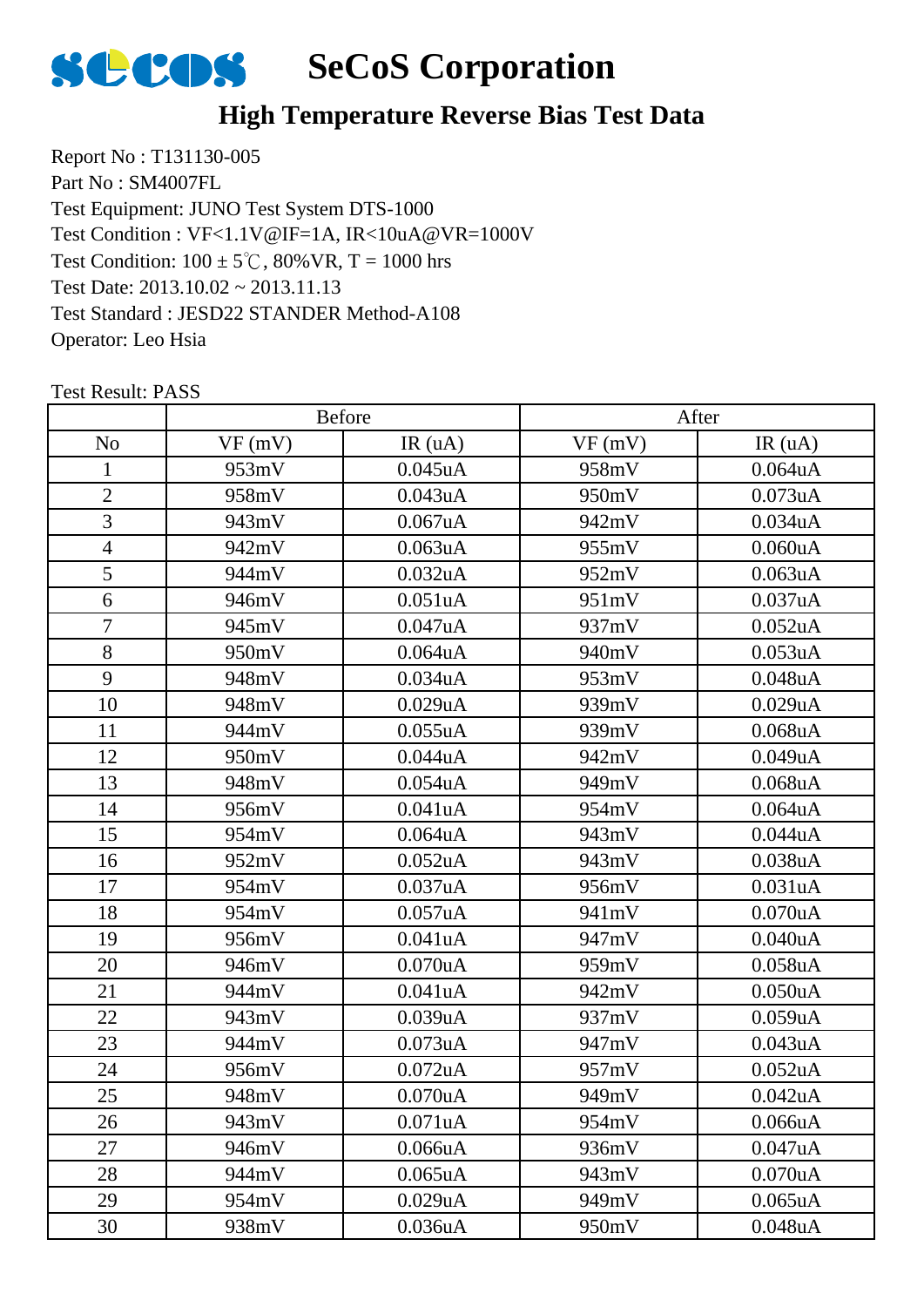

#### **High Temperature Reverse Bias Test Data**

Report No : T131130-005 Part No : SM4007FL Test Equipment: JUNO Test System DTS-1000 Test Condition:  $100 \pm 5^{\circ}$ C,  $80\%$  VR, T = 1000 hrs Test Date: 2013.10.02 ~ 2013.11.13 Test Standard : JESD22 STANDER Method-A108 Operator: Leo Hsia Test Condition : VF<1.1V@IF=1A, IR<10uA@VR=1000V

|                | <b>Before</b> |                      | After  |            |
|----------------|---------------|----------------------|--------|------------|
| N <sub>o</sub> | VF(mV)        | IR $(uA)$            | VF(mV) | IR(uA)     |
| 31             | 941mV         | $0.052$ uA           | 951mV  | 0.047uA    |
| 32             | 958mV         | 0.048uA              | 956mV  | 0.043uA    |
| 33             | 951mV         | $0.063$ uA           | 944mV  | 0.036uA    |
| 34             | 942mV         | $0.048$ uA           | 937mV  | 0.033uA    |
| 35             | 952mV         | 0.057uA              | 946mV  | 0.033uA    |
| 36             | 950mV         | 0.047uA              | 944mV  | 0.048uA    |
| 37             | 957mV         | 0.041uA              | 938mV  | 0.029uA    |
| 38             | 945mV         | 0.053uA              | 945mV  | 0.048uA    |
| 39             | 948mV         | $0.068$ u $A$        | 951mV  | 0.064uA    |
| 40             | 942mV         | $0.062$ uA           | 938mV  | 0.073uA    |
| 41             | 955mV         | 0.057uA              | 950mV  | 0.034uA    |
| 42             | 944mV         | 0.030uA              | 957mV  | 0.030uA    |
| 43             | 953mV         | $0.064$ u $A$        | 936mV  | $0.072$ uA |
| 44             | 947mV         | 0.030uA              | 942mV  | 0.029uA    |
| 45             | 955mV         | $0.046$ uA           | 957mV  | 0.055uA    |
| 46             | 947mV         | 0.071uA              | 945mV  | 0.035uA    |
| 47             | 943mV         | $0.035$ uA           | 955mV  | 0.056uA    |
| 48             | 951mV         | 0.059uA              | 943mV  | 0.060uA    |
| 49             | 942mV         | 0.053uA              | 943mV  | 0.051uA    |
| 50             | 939mV         | 0.071uA              | 939mV  | 0.053uA    |
| 51             | 946mV         | 0.056uA              | 958mV  | 0.041uA    |
| 52             | 956mV         | 0.037uA              | 955mV  | 0.043uA    |
| 53             | 948mV         | $0.068$ uA           | 941mV  | 0.053uA    |
| 54             | 941mV         | 0.043uA              | 954mV  | 0.055uA    |
| 55             | 959mV         | $0.070$ uA           | 950mV  | 0.049uA    |
| 56             | 936mV         | 0.061 <sub>u</sub> A | 953mV  | 0.069uA    |
| 57             | 938mV         | 0.032uA              | 959mV  | 0.050uA    |
| 58             | 939mV         | 0.070uA              | 945mV  | 0.033uA    |
| 59             | 951mV         | 0.038uA              | 955mV  | 0.047uA    |
| 60             | 954mV         | 0.055uA              | 950mV  | $0.072$ uA |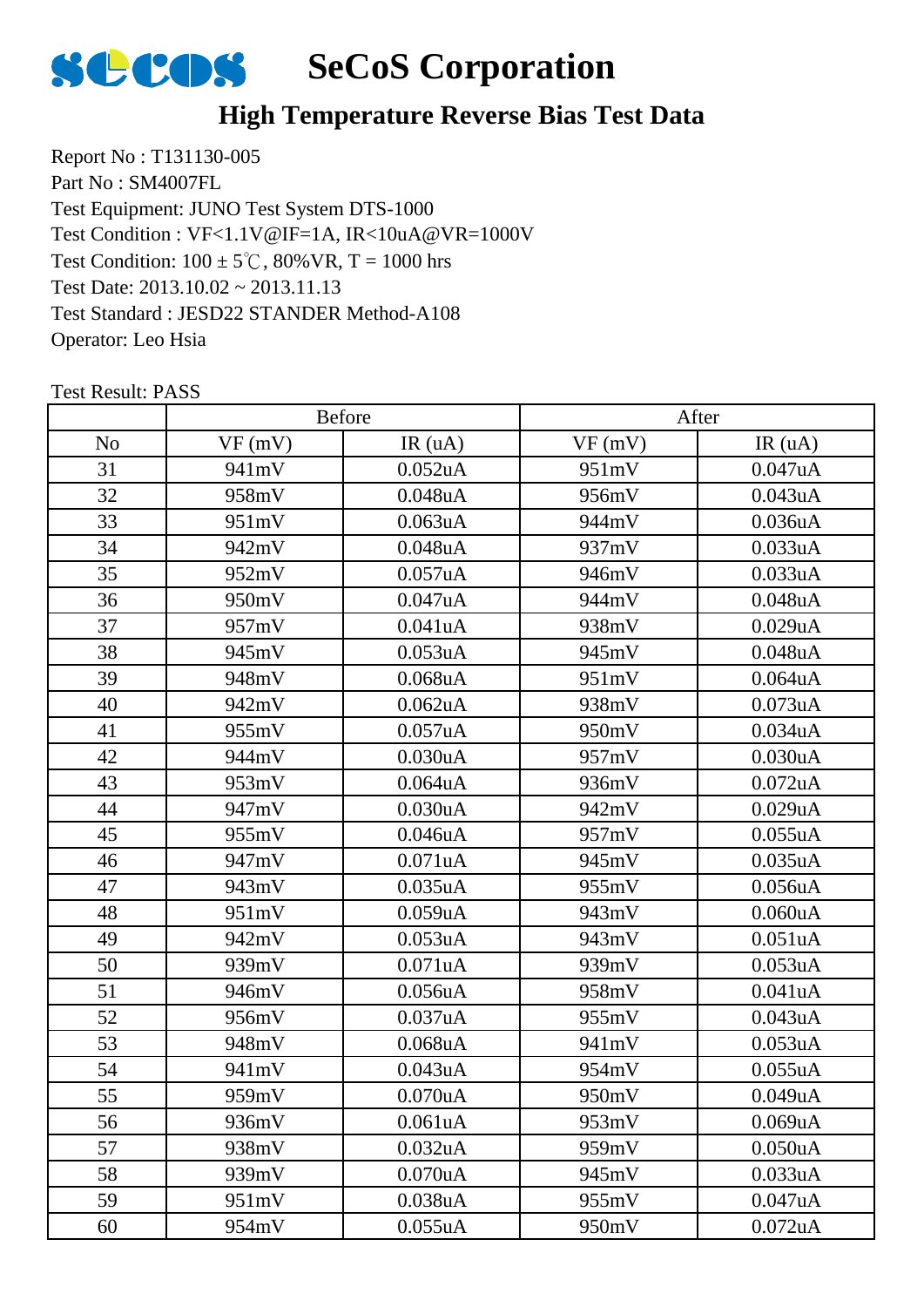

#### **High Temperature Reverse Bias Test Data**

Report No : T131130-005 Part No : SM4007FL Test Equipment: JUNO Test System DTS-1000 Test Condition:  $100 \pm 5^{\circ}$ C,  $80\%$  VR, T = 1000 hrs Test Date: 2013.10.02 ~ 2013.11.13 Test Standard : JESD22 STANDER Method-A108 Operator: Leo Hsia Test Condition : VF<1.1V@IF=1A, IR<10uA@VR=1000V

Test Result: PASS No  $\vert$  VF (mV)  $\vert$  IR (uA)  $\vert$  VF (mV)  $\vert$  IR (uA) Before After 946mV 0.057uA 951mV 0.059uA 62 | 958mV | 0.065uA | 943mV | 0.041uA 946mV 0.042uA 956mV 0.065uA 939mV 0.066uA 959mV 0.050uA 940mV 0.034uA 954mV 0.056uA 952mV 0.071uA 950mV 0.045uA 952mV 0.055uA 958mV 0.056uA 958mV 0.061uA 943mV 0.069uA 69 | 940mV | 0.071uA | 946mV | 0.058uA 938mV 0.037uA 952mV 0.036uA 950mV 0.033uA 957mV 0.052uA 954mV 0.049uA 947mV 0.064uA 952mV 0.048uA 955mV 0.056uA 937mV 0.034uA 943mV 0.071uA 949mV 0.038uA 947mV 0.030uA 949mV 0.072uA 957mV 0.040uA 937mV 0.028uA 938mV 0.059uA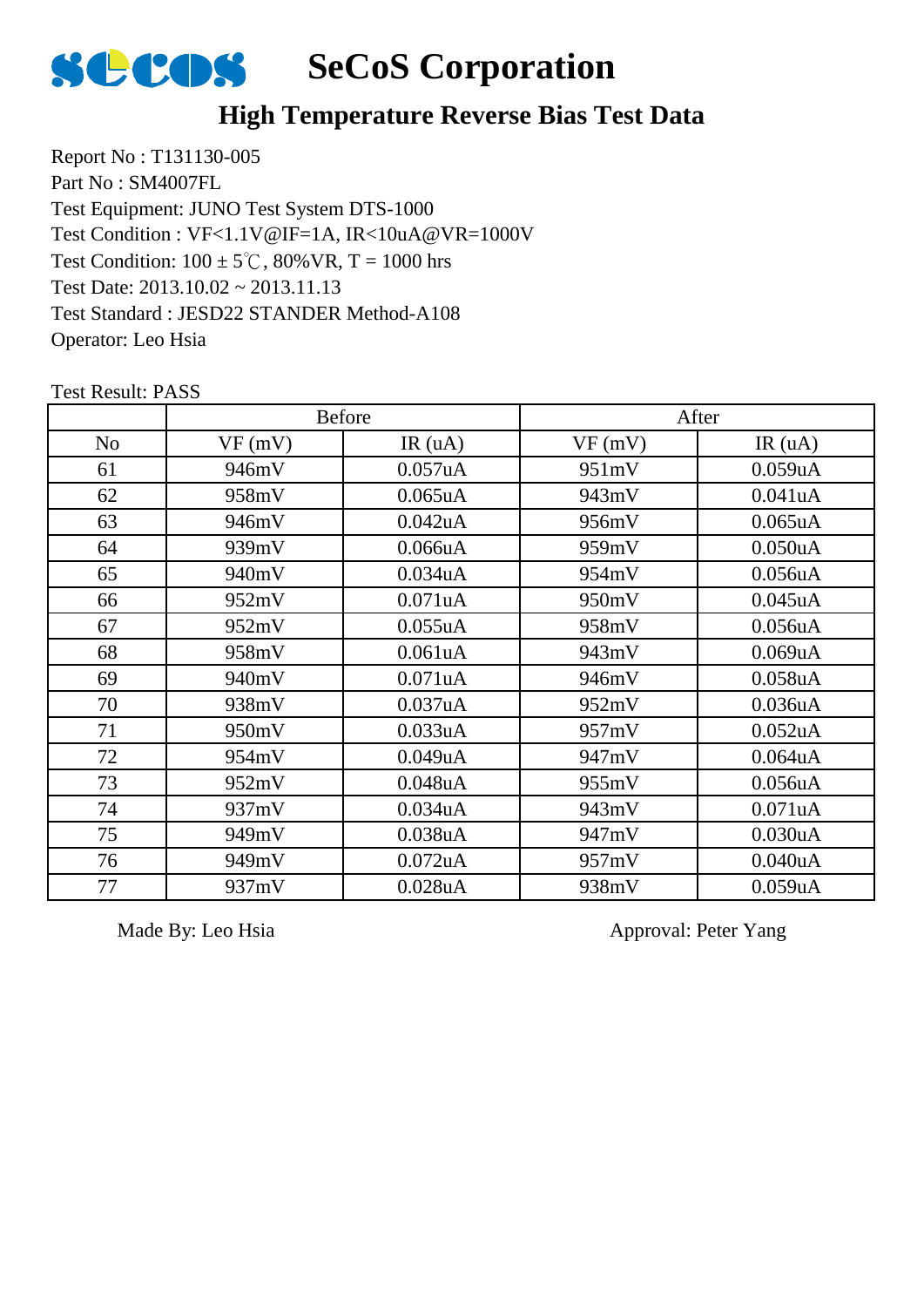

## **High Temperature Storage Life Test Data**

Report No : T131130-005 Part No : SM4007FL Test Equipment: JUNO Test System DTS-1000 Test Condition: 150℃, 1000Hrs Test Date: 2013.10.09 ~ 2013.11.20 Test Standard : JESD22 STANDER Method-A103 Operator: Leo Hsia Test Condition : VF<1.1V@IF=1A, IR<10uA@VR=1000V

|                |        | Before               | After  |                      |  |
|----------------|--------|----------------------|--------|----------------------|--|
| N <sub>o</sub> | VF(mV) | IR(uA)               | VF(mV) | IR(uA)               |  |
| 1              | 941mV  | 0.036uA              | 947mV  | $0.045$ uA           |  |
| $\overline{2}$ | 953mV  | $0.064$ u $A$        | 951mV  | 0.052uA              |  |
| 3              | 940mV  | 0.030uA              | 956mV  | 0.033uA              |  |
| $\overline{4}$ | 946mV  | $0.052$ uA           | 945mV  | 0.061uA              |  |
| 5              | 937mV  | 0.048uA              | 941mV  | 0.060uA              |  |
| 6              | 940mV  | 0.052 <sub>u</sub> A | 936mV  | 0.073uA              |  |
| $\overline{7}$ | 957mV  | 0.047uA              | 953mV  | 0.058uA              |  |
| 8              | 948mV  | 0.069uA              | 951mV  | $0.065$ uA           |  |
| 9              | 957mV  | 0.053uA              | 953mV  | 0.067uA              |  |
| 10             | 950mV  | $0.054$ u $A$        | 952mV  | 0.034uA              |  |
| 11             | 941mV  | 0.036uA              | 956mV  | 0.049uA              |  |
| 12             | 957mV  | 0.057uA              | 936mV  | 0.047uA              |  |
| 13             | 947mV  | 0.061uA              | 956mV  | $0.068$ u $A$        |  |
| 14             | 936mV  | 0.037uA              | 956mV  | 0.054uA              |  |
| 15             | 942mV  | 0.042uA              | 953mV  | 0.071uA              |  |
| 16             | 954mV  | 0.061uA              | 940mV  | 0.034uA              |  |
| 17             | 946mV  | 0.055uA              | 945mV  | 0.063uA              |  |
| 18             | 957mV  | 0.035uA              | 945mV  | 0.029uA              |  |
| 19             | 957mV  | 0.042uA              | 946mV  | 0.051uA              |  |
| 20             | 950mV  | $0.065$ uA           | 940mV  | 0.037uA              |  |
| 21             | 958mV  | 0.071uA              | 942mV  | 0.037uA              |  |
| 22             | 955mV  | 0.034uA              | 953mV  | 0.057uA              |  |
| 23             | 939mV  | $0.062$ uA           | 938mV  | 0.039uA              |  |
| 24             | 940mV  | 0.050uA              | 950mV  | 0.056uA              |  |
| 25             | 952mV  | 0.029uA              | 942mV  | 0.047uA              |  |
| 26             | 944mV  | 0.067uA              | 943mV  | 0.054 <sub>u</sub> A |  |
| 27             | 943mV  | 0.062uA              | 955mV  | 0.037uA              |  |
| 28             | 955mV  | 0.063uA              | 956mV  | 0.049uA              |  |
| 29             | 941mV  | 0.059uA              | 936mV  | $0.063$ uA           |  |
| 30             | 955mV  | 0.041uA              | 946mV  | 0.035uA              |  |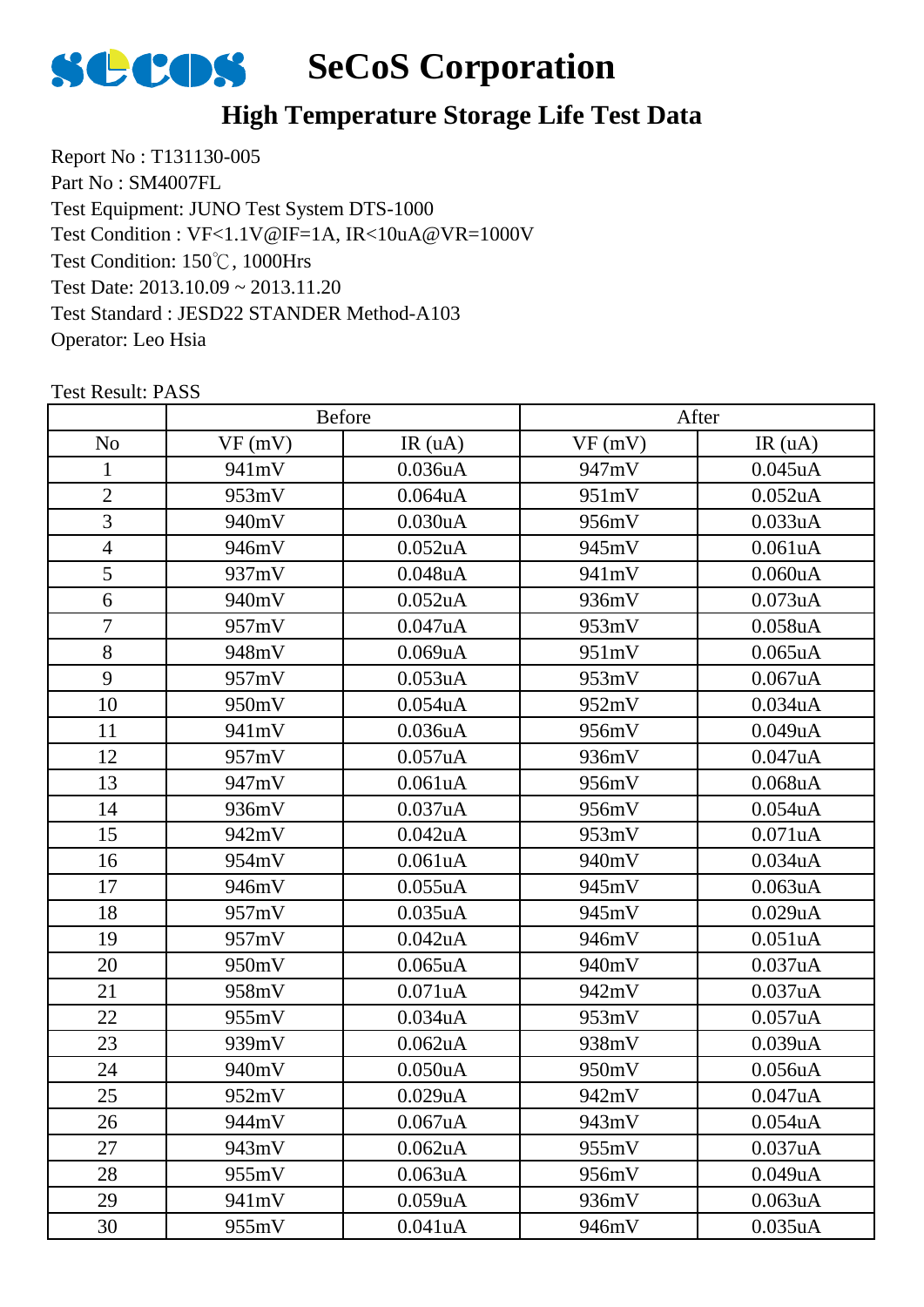

## **High Temperature Storage Life Test Data**

Report No : T131130-005 Part No : SM4007FL Test Equipment: JUNO Test System DTS-1000 Test Condition: 150℃, 1000Hrs Test Date: 2013.10.09 ~ 2013.11.20 Test Standard : JESD22 STANDER Method-A103 Operator: Leo Hsia Test Condition : VF<1.1V@IF=1A, IR<10uA@VR=1000V

|                |        | Before               |        | After                |  |
|----------------|--------|----------------------|--------|----------------------|--|
| N <sub>o</sub> | VF(mV) | IR(uA)               | VF(mV) | IR(uA)               |  |
| 31             | 945mV  | $0.068$ u $A$        | 953mV  | $0.052$ uA           |  |
| 32             | 942mV  | $0.072$ uA           | 942mV  | 0.043uA              |  |
| 33             | 942mV  | 0.067uA              | 950mV  | 0.052uA              |  |
| 34             | 947mV  | $0.064$ u $A$        | 941mV  | $0.065$ uA           |  |
| 35             | 941mV  | 0.044uA              | 940mV  | 0.067uA              |  |
| 36             | 940mV  | 0.043uA              | 952mV  | $0.065$ uA           |  |
| 37             | 949mV  | 0.039uA              | 948mV  | 0.044uA              |  |
| 38             | 954mV  | 0.069uA              | 948mV  | 0.056uA              |  |
| 39             | 954mV  | 0.048uA              | 955mV  | 0.070uA              |  |
| 40             | 945mV  | 0.031uA              | 956mV  | $0.036$ u $A$        |  |
| 41             | 943mV  | 0.041uA              | 956mV  | 0.060uA              |  |
| 42             | 941mV  | $0.045$ uA           | 954mV  | 0.063uA              |  |
| 43             | 954mV  | 0.036uA              | 937mV  | 0.052uA              |  |
| 44             | 942mV  | 0.033uA              | 949mV  | 0.043uA              |  |
| 45             | 938mV  | $0.052$ uA           | 939mV  | $0.035$ uA           |  |
| 46             | 954mV  | 0.032 <sub>u</sub> A | 957mV  | 0.046uA              |  |
| 47             | 952mV  | 0.051uA              | 946mV  | 0.063uA              |  |
| 48             | 946mV  | $0.064$ u $A$        | 941mV  | 0.042uA              |  |
| 49             | 953mV  | 0.049uA              | 947mV  | $0.058$ u $A$        |  |
| 50             | 951mV  | 0.053uA              | 945mV  | 0.061uA              |  |
| 51             | 956mV  | 0.033uA              | 945mV  | 0.032 <sub>u</sub> A |  |
| 52             | 945mV  | 0.051uA              | 937mV  | 0.037uA              |  |
| 53             | 951mV  | 0.066uA              | 946mV  | 0.051uA              |  |
| 54             | 952mV  | 0.044uA              | 953mV  | 0.051uA              |  |
| 55             | 943mV  | 0.062uA              | 948mV  | 0.068uA              |  |
| 56             | 950mV  | $0.065$ uA           | 954mV  | 0.049uA              |  |
| 57             | 949mV  | 0.057uA              | 939mV  | 0.054uA              |  |
| 58             | 946mV  | 0.032uA              | 944mV  | 0.052uA              |  |
| 59             | 942mV  | 0.066uA              | 949mV  | 0.034uA              |  |
| 60             | 957mV  | $0.068$ u $A$        | 956mV  | $0.056$ uA           |  |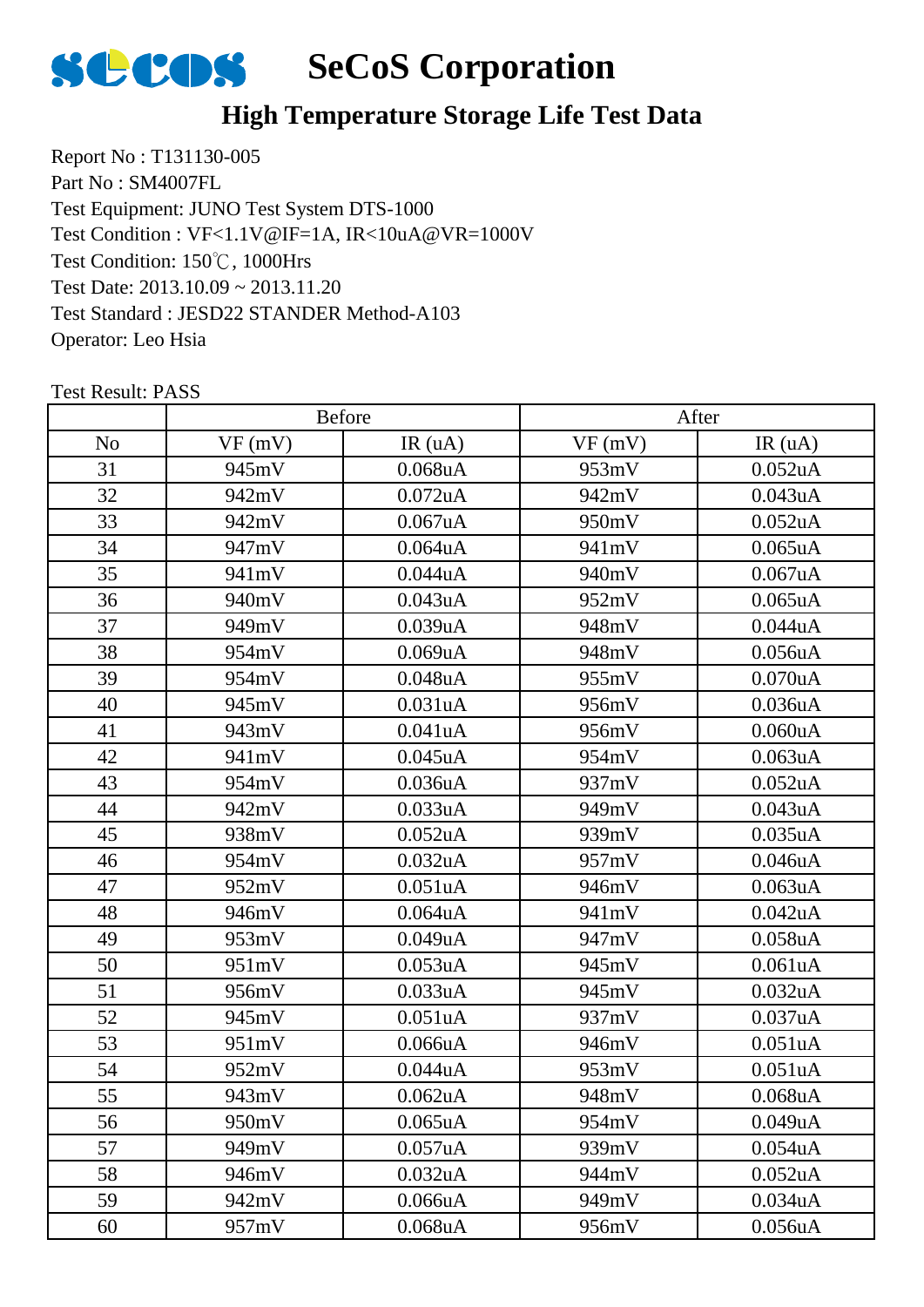

#### **High Temperature Storage Life Test Data**

Report No : T131130-005 Part No : SM4007FL Test Equipment: JUNO Test System DTS-1000 Test Condition: 150℃, 1000Hrs Test Date: 2013.10.09 ~ 2013.11.20 Test Standard : JESD22 STANDER Method-A103 Operator: Leo Hsia Test Condition : VF<1.1V@IF=1A, IR<10uA@VR=1000V

No  $\vert$  VF (mV)  $\vert$  IR (uA)  $\vert$  VF (mV)  $\vert$  IR (uA) Before After 957mV 0.033uA 955mV 0.032uA 62 | 952mV | 0.052uA | 950mV | 0.063uA 63 | 951mV | 0.045uA | 940mV | 0.066uA 952mV 0.043uA 953mV 0.062uA 951mV 0.048uA 946mV 0.036uA 940mV 0.063uA 956mV 0.065uA 940mV 0.050uA 948mV 0.039uA 68 941mV 0.052uA 938mV 0.070uA 951mV 0.037uA 943mV 0.039uA 958mV 0.045uA 957mV 0.039uA 71 | 958mV | 0.038uA | 941mV | 0.059uA 938mV 0.059uA 949mV 0.041uA 954mV 0.029uA 939mV 0.067uA 944mV 0.072uA 954mV 0.047uA 940mV 0.070uA 944mV 0.055uA 938mV 0.051uA 943mV 0.058uA 944mV 0.060uA 957mV 0.043uA

Test Result: PASS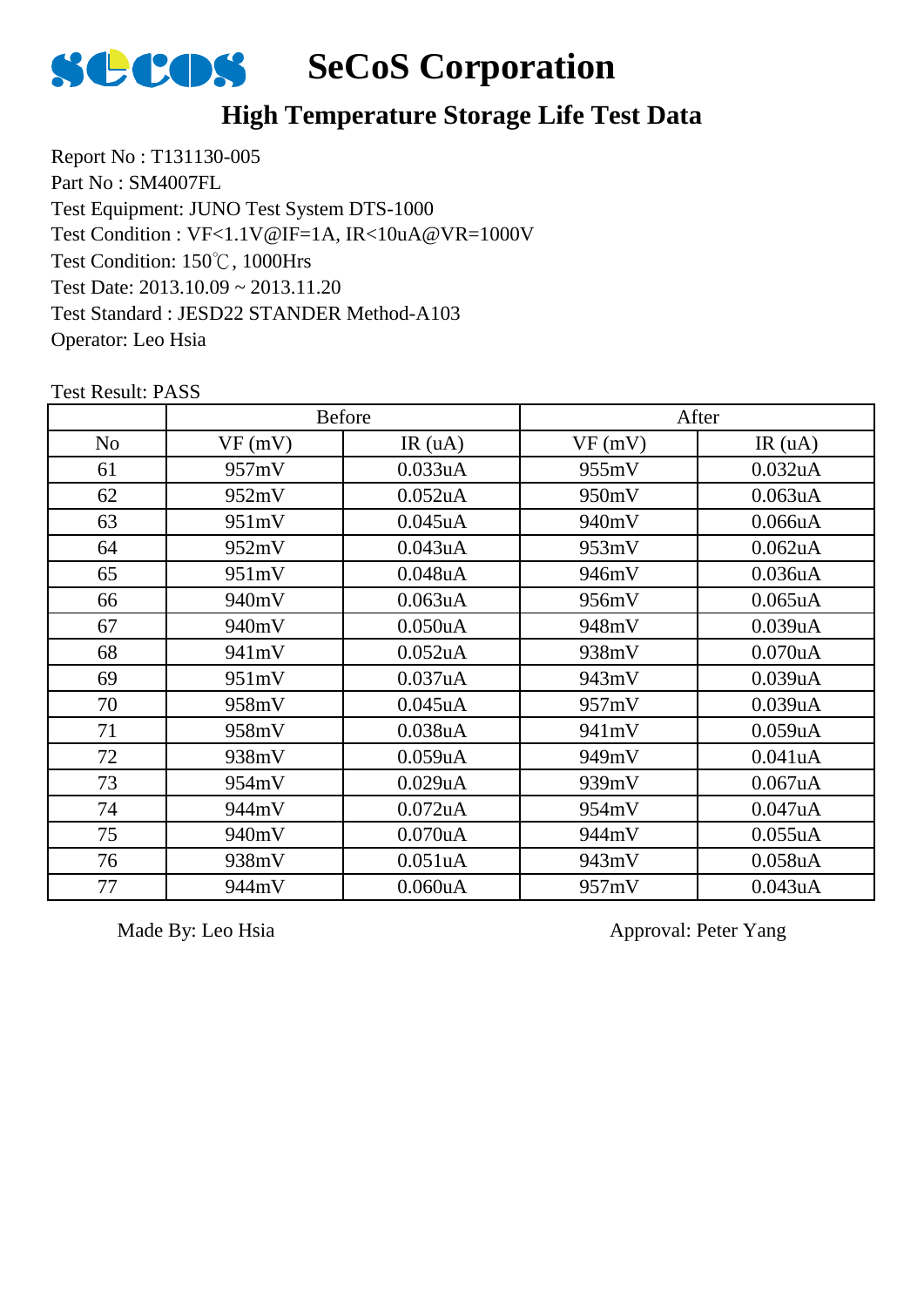

#### **Pressure Cooker Test Data**

Report No : T131130-005 Part No : SM4007FL Test Equipment: JUNO Test System DTS-1000 Test Condition: 121℃, 100%RH, 29.7PSIG, 168Hrs Test Date: 2013.10.21 ~ 2013.10.29 Test Standard : JESD22 STANDER Method-A102 Operator: Leo Hsia Test Condition : VF<1.1V@IF=1A, IR<10uA@VR=1000V

|                |        | Before        | After  |                      |
|----------------|--------|---------------|--------|----------------------|
| N <sub>o</sub> | VF(mV) | IR(uA)        | VF(mV) | IR(uA)               |
| 1              | 940mV  | 0.071uA       | 949mV  | 0.065uA              |
| $\overline{2}$ | 941mV  | 0.029uA       | 954mV  | 0.047uA              |
| 3              | 946mV  | $0.045$ uA    | 949mV  | 0.038uA              |
| $\overline{4}$ | 943mV  | 0.036uA       | 947mV  | 0.071uA              |
| 5              | 941mV  | 0.069uA       | 937mV  | 0.056uA              |
| 6              | 941mV  | $0.054$ u $A$ | 946mV  | 0.038uA              |
| $\overline{7}$ | 940mV  | 0.043uA       | 954mV  | 0.050uA              |
| 8              | 953mV  | $0.068$ u $A$ | 954mV  | 0.034uA              |
| 9              | 943mV  | $0.068$ u $A$ | 946mV  | 0.039uA              |
| 10             | 946mV  | 0.040uA       | 949mV  | 0.029uA              |
| 11             | 956mV  | $0.068$ uA    | 949mV  | 0.056uA              |
| 12             | 947mV  | 0.061uA       | 937mV  | 0.070uA              |
| 13             | 952mV  | 0.071uA       | 956mV  | 0.067uA              |
| 14             | 953mV  | 0.060uA       | 938mV  | $0.072$ uA           |
| 15             | 954mV  | 0.047uA       | 958mV  | 0.043uA              |
| 16             | 951mV  | $0.065$ uA    | 959mV  | 0.049uA              |
| 17             | 942mV  | 0.030uA       | 939mV  | 0.048uA              |
| 18             | 955mV  | 0.071uA       | 937mV  | 0.057uA              |
| 19             | 952mV  | $0.045$ uA    | 954mV  | 0.043uA              |
| 20             | 958mV  | $0.064$ u $A$ | 939mV  | $0.072$ uA           |
| 21             | 956mV  | 0.071uA       | 953mV  | 0.050uA              |
| 22             | 941mV  | $0.052$ uA    | 954mV  | 0.061uA              |
| 23             | 939mV  | 0.047uA       | 940mV  | $0.068$ u $A$        |
| 24             | 944mV  | $0.062$ uA    | 957mV  | 0.054uA              |
| 25             | 938mV  | 0.056uA       | 941mV  | 0.062uA              |
| 26             | 955mV  | 0.060uA       | 947mV  | 0.070 <sub>u</sub> A |
| 27             | 954mV  | 0.029uA       | 938mV  | 0.035uA              |
| 28             | 953mV  | 0.070uA       | 939mV  | 0.055uA              |
| 29             | 947mV  | $0.058$ u $A$ | 947mV  | 0.071uA              |
| 30             | 948mV  | 0.060uA       | 952mV  | 0.056uA              |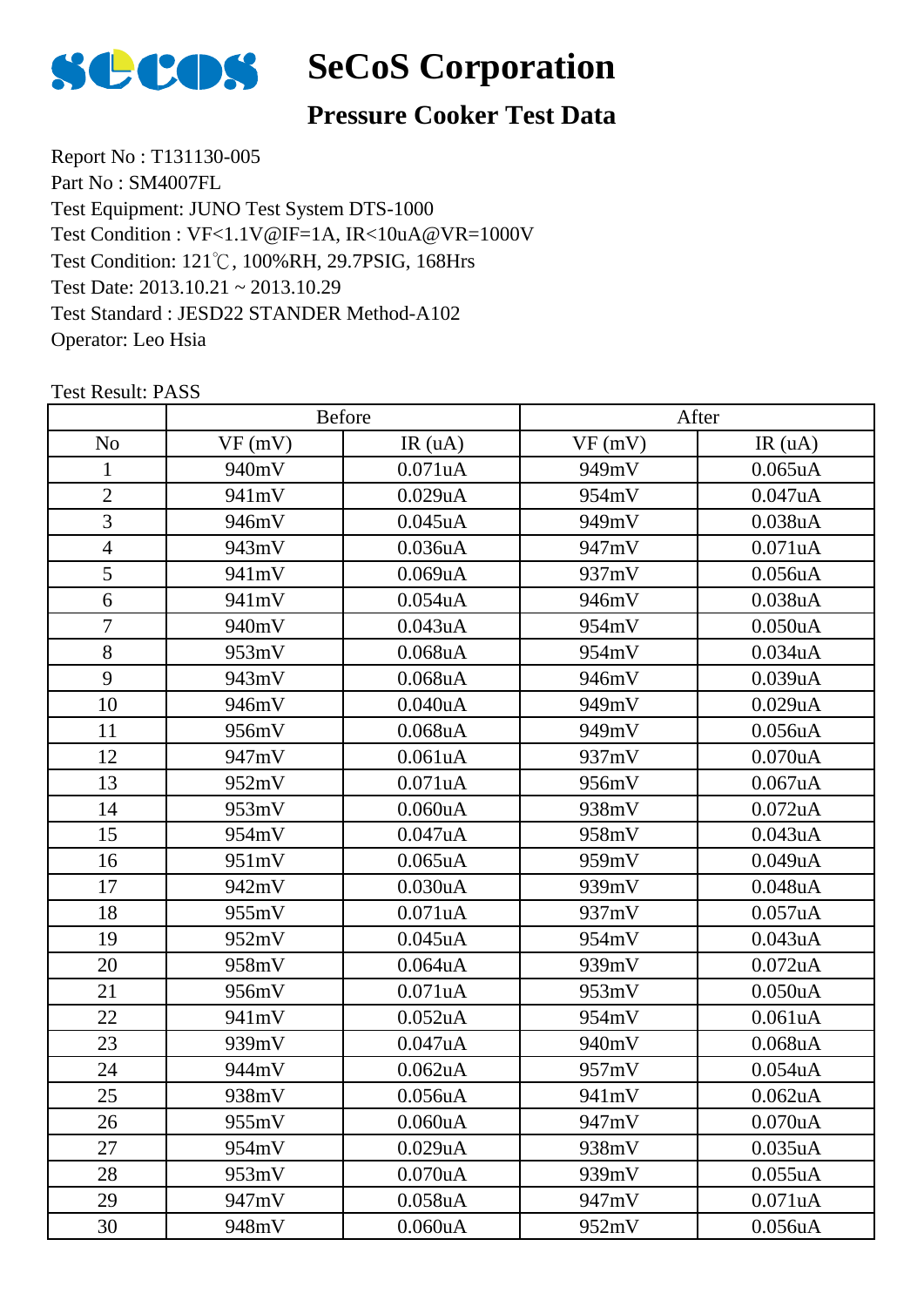

#### **Pressure Cooker Test Data**

Report No : T131130-005 Part No : SM4007FL Test Equipment: JUNO Test System DTS-1000 Test Condition: 121℃, 100%RH, 29.7PSIG, 168Hrs Test Date: 2013.10.21 ~ 2013.10.29 Test Standard : JESD22 STANDER Method-A102 Operator: Leo Hsia Test Condition : VF<1.1V@IF=1A, IR<10uA@VR=1000V

|                |        | Before               | After  |            |  |
|----------------|--------|----------------------|--------|------------|--|
| N <sub>o</sub> | VF(mV) | IR(uA)               | VF(mV) | IR(uA)     |  |
| 31             | 936mV  | 0.038uA              | 947mV  | 0.029uA    |  |
| 32             | 947mV  | 0.031uA              | 952mV  | 0.060uA    |  |
| 33             | 945mV  | 0.056uA              | 951mV  | 0.059uA    |  |
| 34             | 939mV  | 0.039uA              | 937mV  | $0.065$ uA |  |
| 35             | 945mV  | $0.045$ uA           | 939mV  | 0.069uA    |  |
| 36             | 945mV  | 0.061uA              | 958mV  | 0.040uA    |  |
| 37             | 942mV  | $0.064$ u $A$        | 938mV  | $0.072$ uA |  |
| 38             | 954mV  | 0.030uA              | 949mV  | 0.055uA    |  |
| 39             | 945mV  | 0.040uA              | 945mV  | 0.067uA    |  |
| 40             | 945mV  | 0.034uA              | 959mV  | 0.040uA    |  |
| 41             | 943mV  | 0.037uA              | 957mV  | 0.058uA    |  |
| 42             | 943mV  | 0.066uA              | 942mV  | $0.065$ uA |  |
| 43             | 955mV  | 0.056uA              | 954mV  | 0.035uA    |  |
| 44             | 938mV  | $0.068$ u $A$        | 937mV  | $0.065$ uA |  |
| 45             | 944mV  | 0.034uA              | 959mV  | 0.070uA    |  |
| 46             | 957mV  | 0.052 <sub>u</sub> A | 944mV  | 0.032uA    |  |
| 47             | 951mV  | 0.039uA              | 945mV  | 0.059uA    |  |
| 48             | 951mV  | 0.051uA              | 950mV  | 0.029uA    |  |
| 49             | 939mV  | 0.061uA              | 941mV  | 0.066uA    |  |
| 50             | 938mV  | 0.057uA              | 937mV  | 0.031uA    |  |
| 51             | 949mV  | $0.035$ uA           | 936mV  | 0.060uA    |  |
| 52             | 948mV  | 0.047uA              | 943mV  | 0.040uA    |  |
| 53             | 951mV  | $0.042$ uA           | 946mV  | 0.036uA    |  |
| 54             | 957mV  | 0.049uA              | 946mV  | 0.048uA    |  |
| 55             | 942mV  | $0.062$ uA           | 956mV  | 0.051uA    |  |
| 56             | 939mV  | 0.029uA              | 954mV  | 0.041uA    |  |
| 57             | 951mV  | 0.050uA              | 937mV  | 0.063uA    |  |
| 58             | 936mV  | 0.029uA              | 959mV  | 0.064uA    |  |
| 59             | 942mV  | 0.044uA              | 950mV  | 0.034uA    |  |
| 60             | 943mV  | 0.054uA              | 957mV  | 0.051uA    |  |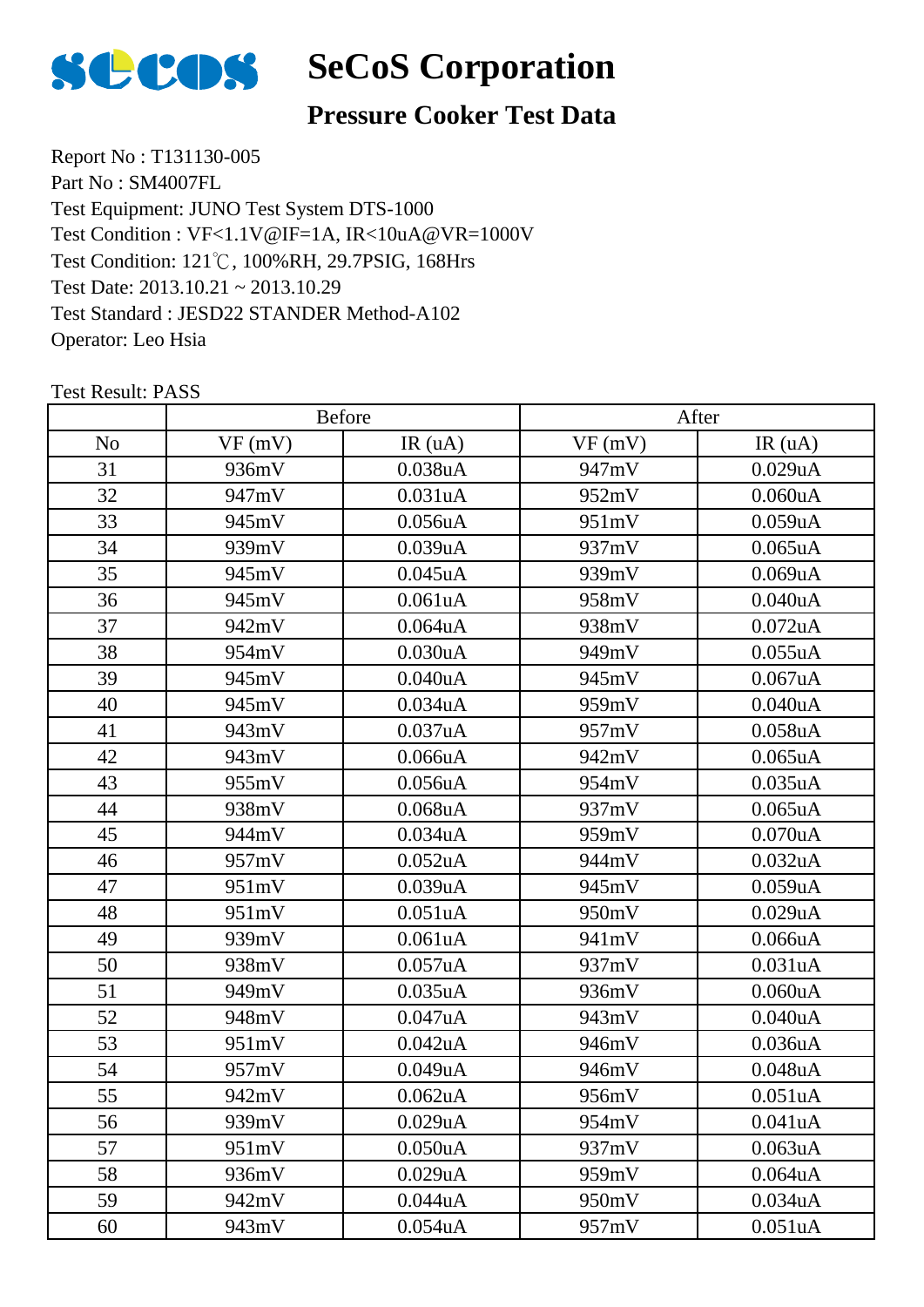

#### **Pressure Cooker Test Data**

Report No : T131130-005 Part No : SM4007FL Test Equipment: JUNO Test System DTS-1000 Test Condition: 121℃, 100%RH, 29.7PSIG, 168Hrs Test Date: 2013.10.21 ~ 2013.10.29 Test Standard : JESD22 STANDER Method-A102 Operator: Leo Hsia Test Condition : VF<1.1V@IF=1A, IR<10uA@VR=1000V

Test Result: PASS

|                |        | <b>Before</b>        |        | After                |
|----------------|--------|----------------------|--------|----------------------|
| N <sub>o</sub> | VF(mV) | IR(uA)               | VF(mV) | IR(uA)               |
| 61             | 942mV  | 0.032 <sub>u</sub> A | 947mV  | 0.062 <sub>u</sub> A |
| 62             | 956mV  | 0.037uA              | 946mV  | 0.034 <sub>u</sub> A |
| 63             | 942mV  | 0.066uA              | 944mV  | 0.055uA              |
| 64             | 945mV  | 0.032 <sub>u</sub> A | 939mV  | 0.032 <sub>u</sub> A |
| 65             | 949mV  | 0.049uA              | 955mV  | 0.060uA              |
| 66             | 943mV  | 0.059uA              | 956mV  | 0.055uA              |
| 67             | 951mV  | 0.051uA              | 945mV  | $0.063$ uA           |
| 68             | 954mV  | $0.048$ u $A$        | 942mV  | 0.057uA              |
| 69             | 951mV  | 0.059uA              | 945mV  | 0.031uA              |
| 70             | 939mV  | 0.039uA              | 949mV  | $0.065$ uA           |
| 71             | 956mV  | $0.068$ u $A$        | 938mV  | $0.065$ uA           |
| 72             | 944mV  | 0.034uA              | 937mV  | 0.040uA              |
| 73             | 956mV  | 0.055uA              | 958mV  | 0.030uA              |
| 74             | 942mV  | 0.062 <sub>u</sub> A | 951mV  | 0.057uA              |
| 75             | 956mV  | 0.066uA              | 937mV  | 0.056uA              |
| 76             | 948mV  | 0.030uA              | 958mV  | 0.040uA              |
| 77             | 955mV  | $0.048$ u $A$        | 943mV  | $0.042$ uA           |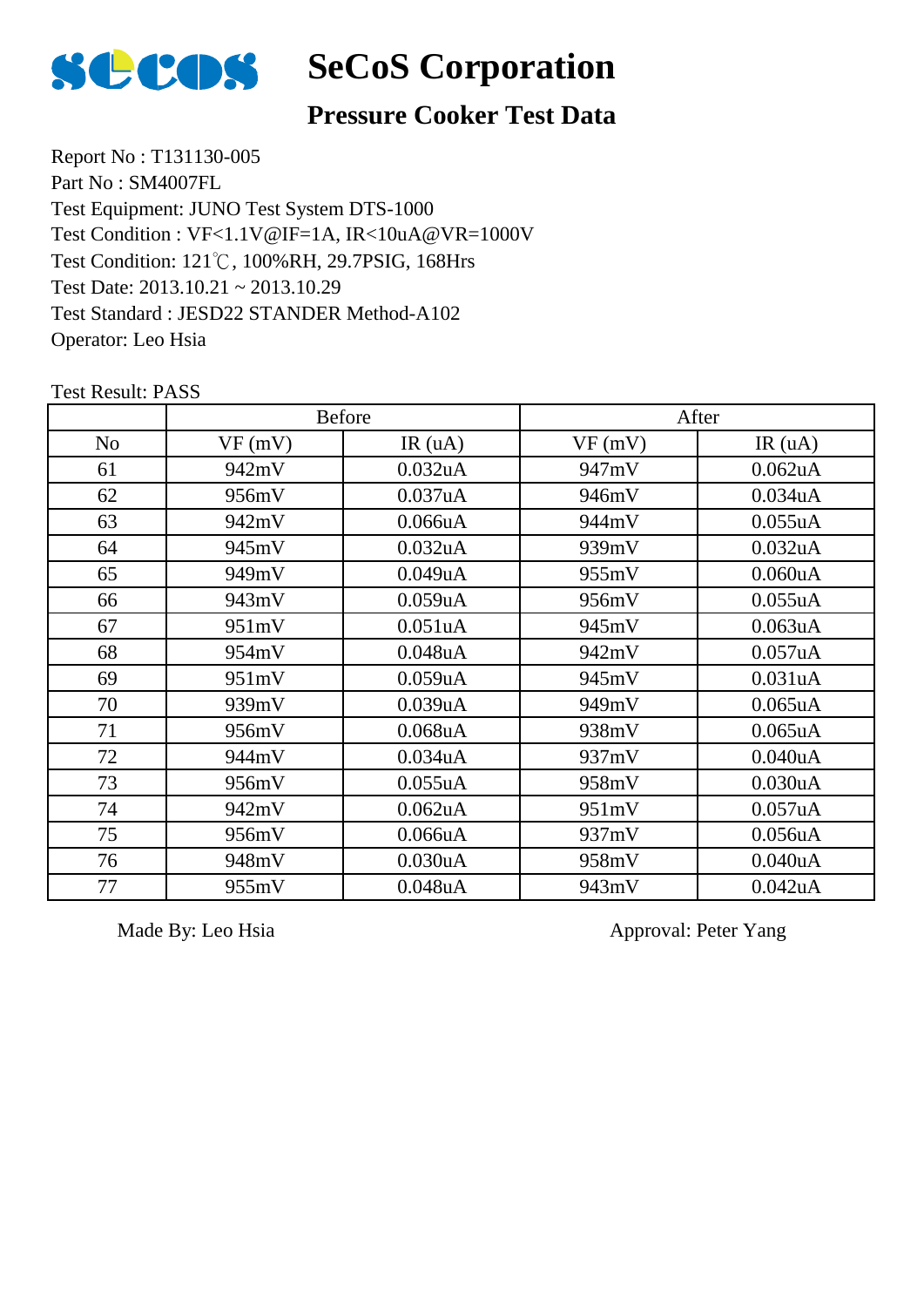

#### **Temperature Cycle Test Data**

Report No : T131130-005 Part No : SM4007FL Test Equipment: JUNO Test System DTS-1000 Test Condition: -55℃/30min, 150℃/30min, for1000 Cycle Test Date: 2013.10.02 ~ 2013.11.23 Test Standard : JESD22 STANDER Method-A104 Operator: Leo Hsia Test Condition : VF<1.1V@IF=1A, IR<10uA@VR=1000V

|                | Before |                      | After  |                      |
|----------------|--------|----------------------|--------|----------------------|
| N <sub>o</sub> | VF(mV) | IR(uA)               | VF(mV) | IR(uA)               |
| 1              | 946mV  | 0.044uA              | 948mV  | 0.033uA              |
| $\overline{2}$ | 944mV  | 0.037uA              | 942mV  | $0.072$ uA           |
| 3              | 938mV  | 0.030uA              | 948mV  | 0.044uA              |
| $\overline{4}$ | 947mV  | 0.040uA              | 953mV  | 0.030uA              |
| 5              | 943mV  | 0.048uA              | 945mV  | 0.057uA              |
| 6              | 946mV  | $0.054$ u $A$        | 940mV  | 0.038uA              |
| $\tau$         | 953mV  | 0.041uA              | 946mV  | 0.042uA              |
| 8              | 955mV  | $0.052$ uA           | 946mV  | 0.059uA              |
| 9              | 952mV  | 0.063uA              | 945mV  | 0.059uA              |
| 10             | 941mV  | 0.042uA              | 939mV  | 0.043uA              |
| 11             | 942mV  | 0.036 <sub>u</sub> A | 954mV  | $0.048$ u $A$        |
| 12             | 937mV  | 0.062uA              | 942mV  | 0.061uA              |
| 13             | 940mV  | $0.068$ u $A$        | 959mV  | 0.035uA              |
| 14             | 945mV  | 0.056uA              | 957mV  | 0.038uA              |
| 15             | 954mV  | $0.062$ uA           | 948mV  | 0.071uA              |
| 16             | 945mV  | 0.053uA              | 943mV  | 0.036 <sub>u</sub> A |
| 17             | 957mV  | 0.053uA              | 938mV  | $0.045$ uA           |
| 18             | 959mV  | 0.046uA              | 939mV  | 0.032uA              |
| 19             | 953mV  | 0.044uA              | 943mV  | 0.041uA              |
| 20             | 936mV  | 0.042uA              | 958mV  | 0.037uA              |
| 21             | 956mV  | $0.072$ uA           | 944mV  | 0.050uA              |
| 22             | 943mV  | 0.066uA              | 948mV  | 0.055uA              |
| 23             | 957mV  | 0.037uA              | 947mV  | 0.032uA              |
| 24             | 955mV  | 0.036uA              | 958mV  | 0.057uA              |
| 25             | 941mV  | 0.051uA              | 956mV  | 0.046uA              |
| 26             | 953mV  | 0.064 <sub>u</sub> A | 952mV  | 0.044uA              |
| 27             | 940mV  | 0.042uA              | 947mV  | $0.064$ u $A$        |
| 28             | 953mV  | 0.061uA              | 938mV  | 0.038uA              |
| 29             | 937mV  | 0.055uA              | 941mV  | 0.067uA              |
| 30             | 958mV  | 0.067uA              | 953mV  | 0.032 <sub>u</sub> A |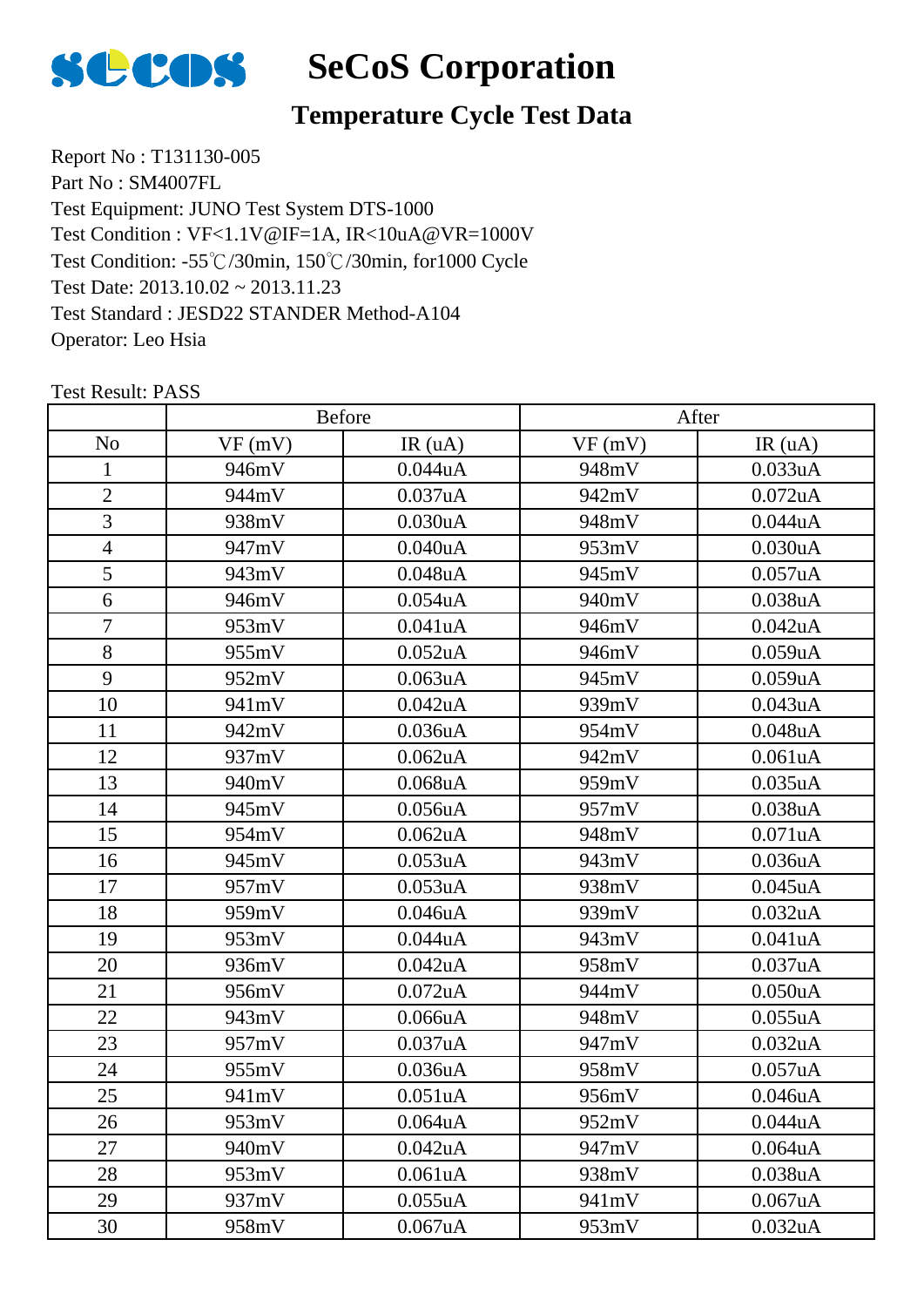

## **Temperature Cycle Test Data**

Report No : T131130-005 Part No : SM4007FL Test Equipment: JUNO Test System DTS-1000 Test Condition: -55℃/30min, 150℃/30min, for1000 Cycle Test Date: 2013.10.02 ~ 2013.11.23 Test Standard : JESD22 STANDER Method-A104 Operator: Leo Hsia Test Condition : VF<1.1V@IF=1A, IR<10uA@VR=1000V

|                |        | <b>Before</b> |        | After                |
|----------------|--------|---------------|--------|----------------------|
| N <sub>o</sub> | VF(mV) | IR(uA)        | VF(mV) | IR(uA)               |
| 31             | 945mV  | 0.060uA       | 943mV  | 0.066uA              |
| 32             | 948mV  | 0.061uA       | 946mV  | 0.069uA              |
| 33             | 950mV  | 0.049uA       | 959mV  | 0.039uA              |
| 34             | 959mV  | 0.069uA       | 955mV  | 0.047uA              |
| 35             | 957mV  | $0.070$ u $A$ | 937mV  | 0.032uA              |
| 36             | 958mV  | $0.053$ uA    | 943mV  | $0.065$ uA           |
| 37             | 947mV  | 0.052uA       | 949mV  | 0.052uA              |
| 38             | 942mV  | 0.033uA       | 954mV  | 0.049uA              |
| 39             | 951mV  | 0.043uA       | 953mV  | 0.055uA              |
| 40             | 950mV  | $0.058$ u $A$ | 940mV  | 0.038uA              |
| 41             | 944mV  | 0.051uA       | 938mV  | 0.034uA              |
| 42             | 951mV  | 0.046uA       | 951mV  | 0.036uA              |
| 43             | 953mV  | 0.055uA       | 955mV  | 0.069uA              |
| 44             | 940mV  | $0.065$ uA    | 951mV  | 0.047uA              |
| 45             | 939mV  | 0.047uA       | 950mV  | 0.069uA              |
| 46             | 951mV  | $0.062$ uA    | 952mV  | 0.050uA              |
| 47             | 956mV  | 0.040uA       | 939mV  | 0.055uA              |
| 48             | 947mV  | $0.054$ u $A$ | 937mV  | 0.037uA              |
| 49             | 936mV  | $0.048$ u $A$ | 951mV  | 0.070uA              |
| 50             | 952mV  | $0.058$ u $A$ | 940mV  | 0.061uA              |
| 51             | 936mV  | $0.072$ uA    | 948mV  | 0.037uA              |
| 52             | 946mV  | 0.059uA       | 950mV  | 0.070uA              |
| 53             | 946mV  | 0.044uA       | 945mV  | 0.047uA              |
| 54             | 944mV  | 0.032uA       | 942mV  | 0.056uA              |
| 55             | 947mV  | 0.068uA       | 949mV  | 0.052uA              |
| 56             | 939mV  | 0.041uA       | 951mV  | 0.072 <sub>u</sub> A |
| 57             | 955mV  | 0.040uA       | 944mV  | 0.048uA              |
| 58             | 949mV  | 0.057uA       | 955mV  | 0.058uA              |
| 59             | 944mV  | 0.067uA       | 940mV  | 0.044uA              |
| 60             | 937mV  | 0.047uA       | 943mV  | 0.030uA              |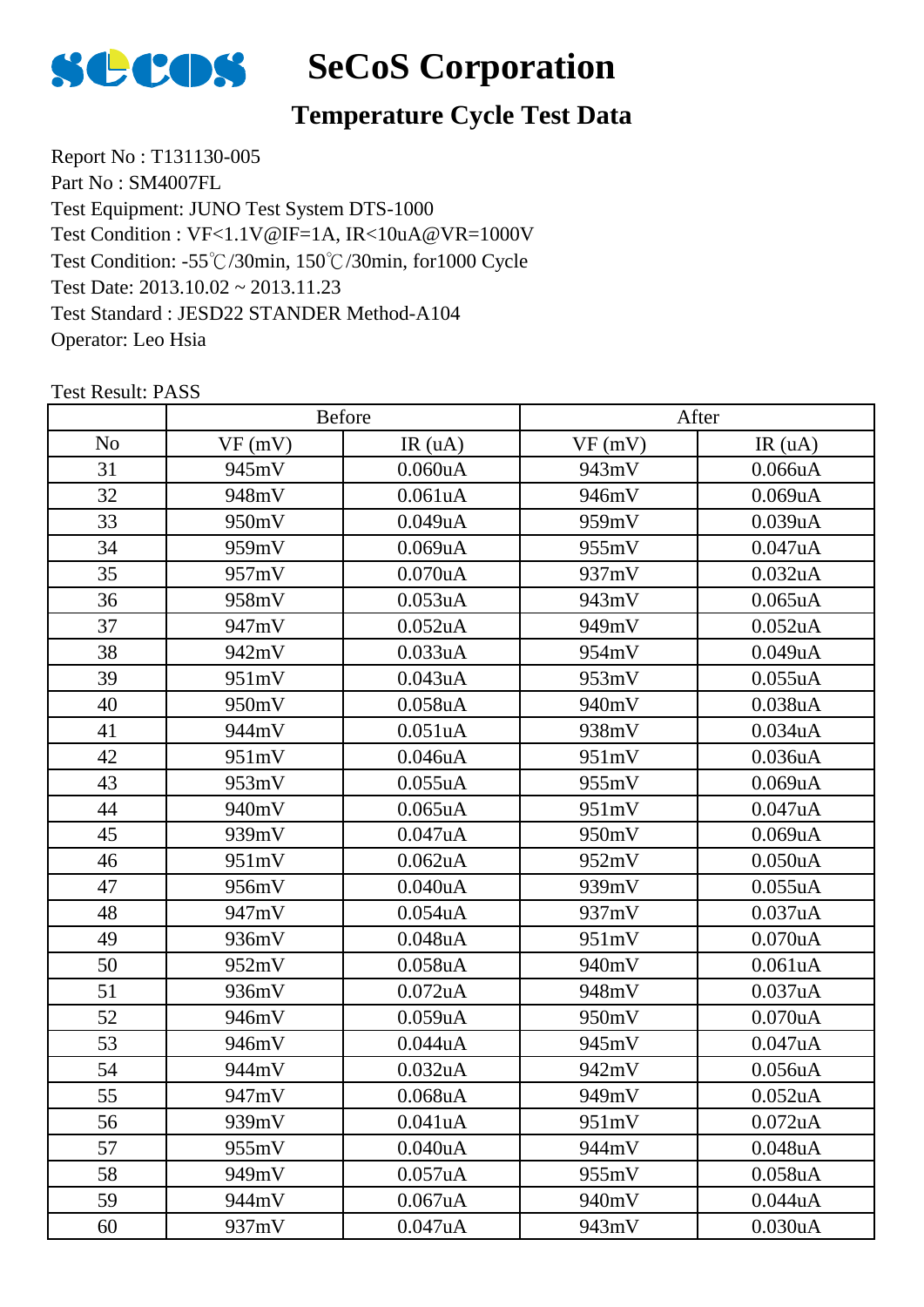

#### **Temperature Cycle Test Data**

Report No : T131130-005 Part No : SM4007FL Test Equipment: JUNO Test System DTS-1000 Test Condition: -55℃/30min, 150℃/30min, for1000 Cycle Test Date: 2013.10.02 ~ 2013.11.23 Test Standard : JESD22 STANDER Method-A104 Operator: Leo Hsia Test Condition : VF<1.1V@IF=1A, IR<10uA@VR=1000V

|    |        | <b>Before</b> |        | After                |
|----|--------|---------------|--------|----------------------|
| No | VF(mV) | IR(uA)        | VF(mV) | IR(uA)               |
| 61 | 947mV  | $0.072$ uA    | 938mV  | 0.071uA              |
| 62 | 944mV  | $0.068$ u $A$ | 937mV  | $0.048$ u $A$        |
| 63 | 956mV  | 0.047uA       | 952mV  | $0.045$ uA           |
| 64 | 944mV  | 0.032uA       | 947mV  | 0.063uA              |
| 65 | 950mV  | 0.033uA       | 958mV  | 0.060uA              |
| 66 | 937mV  | 0.051uA       | 954mV  | 0.043uA              |
| 67 | 951mV  | 0.034uA       | 957mV  | 0.060uA              |
| 68 | 948mV  | 0.031uA       | 944mV  | $0.065$ uA           |
| 69 | 943mV  | $0.068$ u $A$ | 955mV  | $0.050$ uA           |
| 70 | 954mV  | 0.050uA       | 946mV  | $0.045$ uA           |
| 71 | 937mV  | 0.041uA       | 954mV  | $0.070$ uA           |
| 72 | 937mV  | 0.066uA       | 950mV  | $0.048$ u $A$        |
| 73 | 947mV  | 0.046uA       | 954mV  | 0.041uA              |
| 74 | 944mV  | $0.058$ u $A$ | 943mV  | 0.052 <sub>u</sub> A |
| 75 | 958mV  | 0.047uA       | 945mV  | $0.048$ u $A$        |
| 76 | 947mV  | 0.049uA       | 951mV  | 0.050uA              |
| 77 | 941mV  | 0.070uA       | 942mV  | 0.039uA              |

Test Result: PASS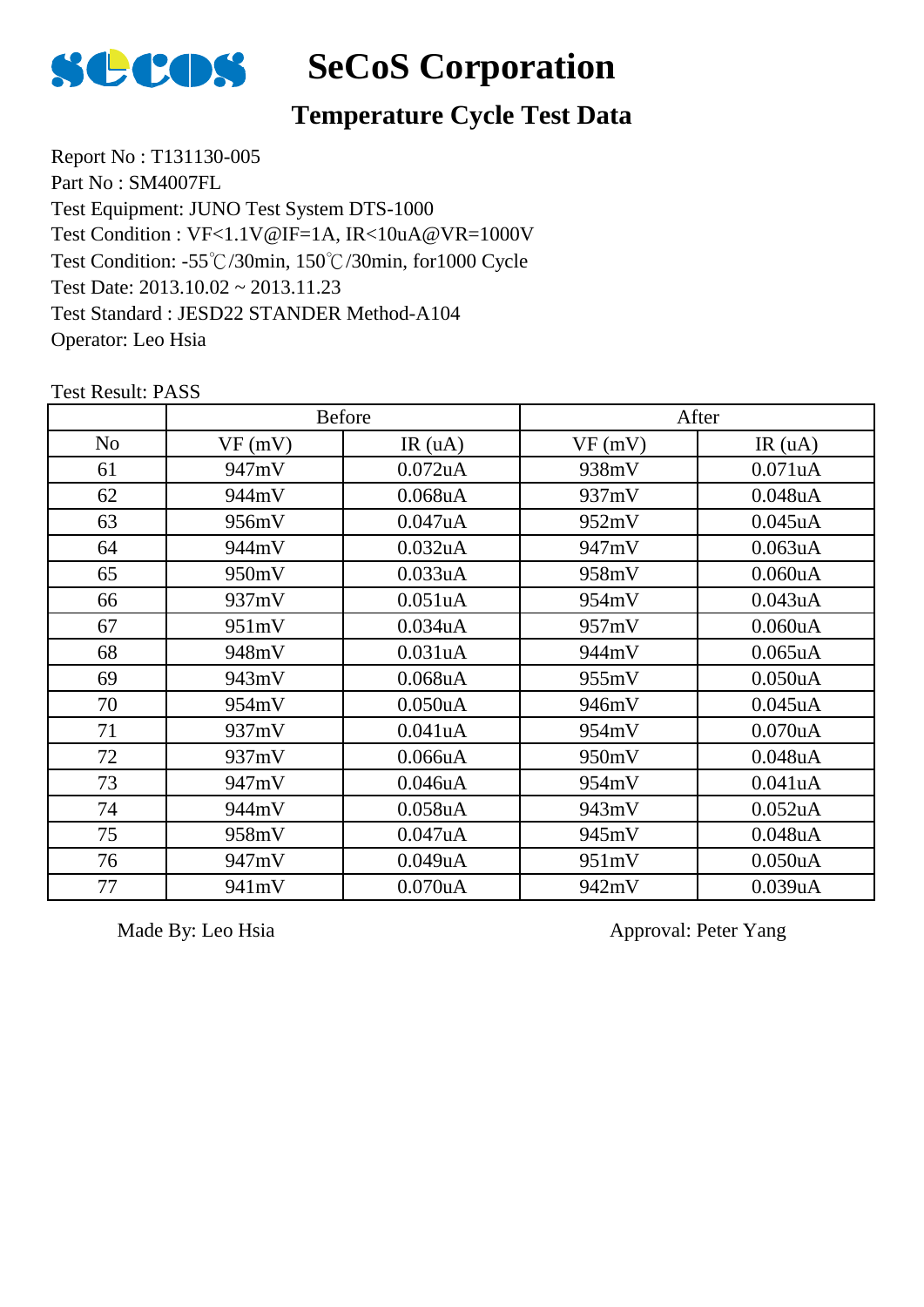

#### **High Temperature High Humidity Test Data**

Report No : T131130-005 Part No : SM4007FL Test Equipment: JUNO Test System DTS-1000 Test Condition: 85±2℃, 85±5%RH, 1000Hrs Test Date: 2013.10.17 ~ 2013.11.29 Test Standard : JESD22 STANDER Method-A101 Operator: Leo Hsia Test Condition : VF<1.1V@IF=1A, IR<10uA@VR=1000V

|                |        | Before               |        | After                |
|----------------|--------|----------------------|--------|----------------------|
| N <sub>o</sub> | VF(mV) | IR(uA)               | VF(mV) | IR(uA)               |
| $\mathbf{1}$   | 944mV  | 0.060uA              | 942mV  | 0.054uA              |
| $\overline{2}$ | 950mV  | $0.056$ uA           | 951mV  | 0.040uA              |
| 3              | 954mV  | 0.043uA              | 946mV  | 0.048uA              |
| $\overline{4}$ | 940mV  | $0.072$ uA           | 949mV  | 0.051uA              |
| 5              | 951mV  | 0.060uA              | 950mV  | $0.065$ uA           |
| 6              | 938mV  | $0.059$ uA           | 937mV  | $0.048$ u $A$        |
| $\overline{7}$ | 958mV  | $0.062$ uA           | 951mV  | 0.059uA              |
| 8              | 955mV  | 0.055uA              | 943mV  | 0.052uA              |
| 9              | 937mV  | 0.053uA              | 945mV  | 0.062uA              |
| 10             | 937mV  | 0.031uA              | 949mV  | 0.056uA              |
| 11             | 955mV  | 0.050 <sub>u</sub> A | 951mV  | 0.050 <sub>u</sub> A |
| 12             | 942mV  | 0.036uA              | 941mV  | 0.037uA              |
| 13             | 948mV  | 0.030uA              | 952mV  | 0.038uA              |
| 14             | 959mV  | 0.066uA              | 937mV  | $0.068$ u $A$        |
| 15             | 956mV  | 0.060uA              | 948mV  | 0.064uA              |
| 16             | 952mV  | 0.050 <sub>u</sub> A | 957mV  | 0.041uA              |
| 17             | 943mV  | $0.054$ u $A$        | 954mV  | 0.033uA              |
| 18             | 939mV  | 0.040uA              | 950mV  | 0.033uA              |
| 19             | 951mV  | 0.031uA              | 958mV  | 0.069uA              |
| 20             | 959mV  | 0.032 <sub>u</sub> A | 938mV  | 0.071uA              |
| 21             | 958mV  | 0.036 <sub>u</sub> A | 937mV  | 0.048uA              |
| 22             | 938mV  | 0.039uA              | 958mV  | 0.051uA              |
| 23             | 946mV  | 0.066uA              | 940mV  | 0.035uA              |
| 24             | 955mV  | 0.041uA              | 947mV  | 0.064uA              |
| 25             | 942mV  | 0.033uA              | 957mV  | 0.044uA              |
| 26             | 942mV  | 0.059uA              | 949mV  | 0.050 <sub>u</sub> A |
| 27             | 954mV  | 0.057uA              | 945mV  | 0.042uA              |
| 28             | 952mV  | 0.035uA              | 948mV  | 0.047uA              |
| 29             | 938mV  | $0.042$ uA           | 946mV  | 0.049uA              |
| 30             | 952mV  | 0.071uA              | 944mV  | 0.060uA              |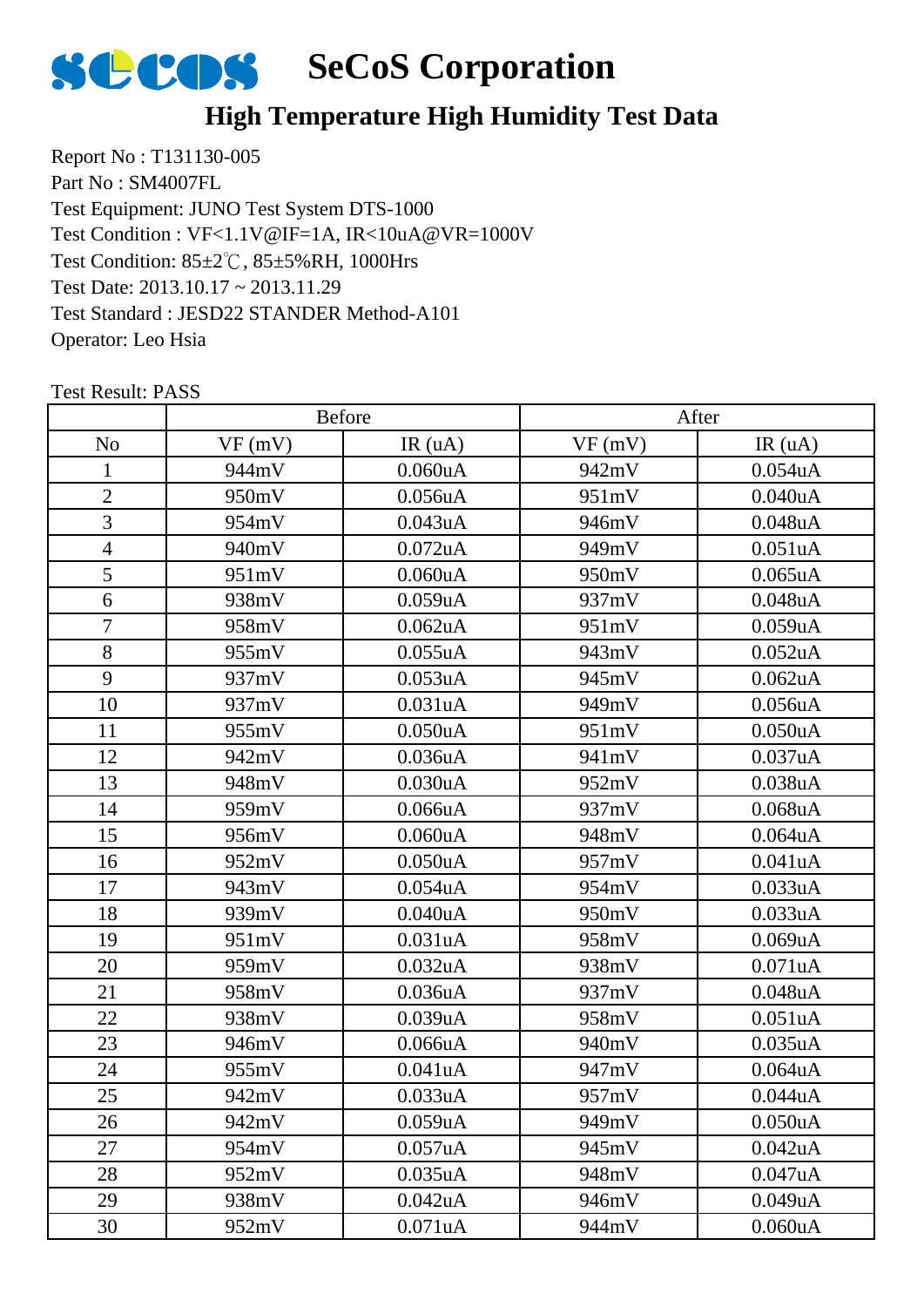

#### **High Temperature High Humidity Test Data**

Report No : T131130-005 Part No : SM4007FL Test Equipment: JUNO Test System DTS-1000 Test Condition: 85±2℃, 85±5%RH, 1000Hrs Test Date: 2013.10.17 ~ 2013.11.29 Test Standard : JESD22 STANDER Method-A101 Operator: Leo Hsia Test Condition : VF<1.1V@IF=1A, IR<10uA@VR=1000V

|                |        | Before               |        | After                |
|----------------|--------|----------------------|--------|----------------------|
| N <sub>o</sub> | VF(mV) | IR(uA)               | VF(mV) | IR(uA)               |
| 31             | 943mV  | 0.052 <sub>u</sub> A | 957mV  | $0.072$ uA           |
| 32             | 941mV  | $0.068$ u $A$        | 943mV  | 0.033uA              |
| 33             | 946mV  | $0.063$ uA           | 943mV  | 0.052uA              |
| 34             | 953mV  | $0.064$ u $A$        | 942mV  | 0.028uA              |
| 35             | 957mV  | $0.052$ uA           | 938mV  | 0.064uA              |
| 36             | 956mV  | $0.067$ uA           | 949mV  | $0.068$ u $A$        |
| 37             | 942mV  | 0.039uA              | 954mV  | 0.050uA              |
| 38             | 949mV  | 0.041uA              | 944mV  | 0.029uA              |
| 39             | 936mV  | 0.034uA              | 959mV  | 0.046uA              |
| 40             | 955mV  | 0.033uA              | 958mV  | 0.053uA              |
| 41             | 958mV  | 0.038 <sub>u</sub> A | 938mV  | 0.035uA              |
| 42             | 938mV  | $0.062$ uA           | 958mV  | 0.032uA              |
| 43             | 953mV  | 0.066uA              | 947mV  | $0.065$ uA           |
| 44             | 952mV  | $0.048$ u $A$        | 938mV  | 0.039uA              |
| 45             | 953mV  | 0.061uA              | 936mV  | 0.037uA              |
| 46             | 937mV  | $0.057$ uA           | 955mV  | 0.073uA              |
| 47             | 953mV  | 0.051uA              | 946mV  | 0.055uA              |
| 48             | 942mV  | $0.065$ uA           | 953mV  | 0.030uA              |
| 49             | 943mV  | 0.041uA              | 950mV  | 0.043uA              |
| 50             | 944mV  | 0.037uA              | 942mV  | 0.069uA              |
| 51             | 942mV  | 0.037uA              | 937mV  | 0.041uA              |
| 52             | 949mV  | $0.072$ uA           | 945mV  | 0.069uA              |
| 53             | 945mV  | 0.055uA              | 944mV  | 0.053uA              |
| 54             | 951mV  | 0.038uA              | 947mV  | 0.049uA              |
| 55             | 946mV  | 0.051uA              | 938mV  | 0.067uA              |
| 56             | 949mV  | 0.062 <sub>u</sub> A | 955mV  | 0.030 <sub>u</sub> A |
| 57             | 945mV  | 0.039uA              | 944mV  | $0.064$ u $A$        |
| 58             | 957mV  | 0.069uA              | 943mV  | 0.032uA              |
| 59             | 956mV  | 0.032uA              | 937mV  | 0.047uA              |
| 60             | 950mV  | 0.069uA              | 959mV  | 0.037uA              |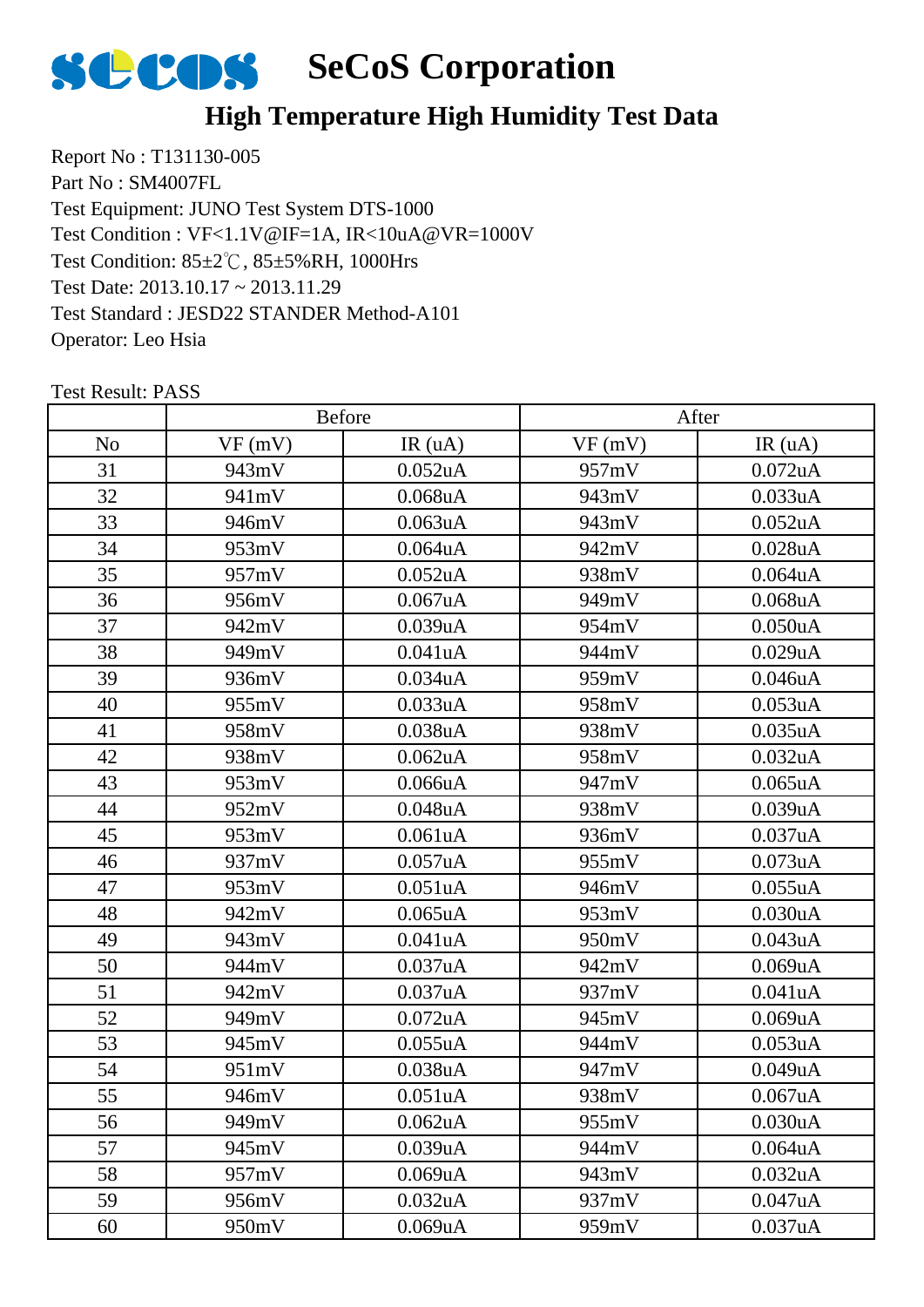

#### **High Temperature High Humidity Test Data**

Report No : T131130-005 Part No : SM4007FL Test Equipment: JUNO Test System DTS-1000 Test Condition: 85±2℃, 85±5%RH, 1000Hrs Test Date: 2013.10.17 ~ 2013.11.29 Test Standard : JESD22 STANDER Method-A101 Operator: Leo Hsia Test Condition : VF<1.1V@IF=1A, IR<10uA@VR=1000V

Test Result: PASS

|                |        | <b>Before</b>        |        | After                |
|----------------|--------|----------------------|--------|----------------------|
| N <sub>o</sub> | VF(mV) | IR(uA)               | VF(mV) | IR(uA)               |
| 61             | 954mV  | 0.057uA              | 958mV  | 0.047uA              |
| 62             | 958mV  | $0.052$ uA           | 954mV  | 0.029uA              |
| 63             | 944mV  | 0.039uA              | 937mV  | 0.029uA              |
| 64             | 942mV  | 0.056uA              | 947mV  | 0.060uA              |
| 65             | 957mV  | 0.030 <sub>u</sub> A | 952mV  | 0.041uA              |
| 66             | 941mV  | 0.051 <sub>u</sub> A | 944mV  | 0.059uA              |
| 67             | 937mV  | 0.047uA              | 938mV  | 0.071uA              |
| 68             | 939mV  | $0.063$ uA           | 949mV  | $0.068$ u $A$        |
| 69             | 939mV  | 0.060uA              | 940mV  | 0.034 <sub>u</sub> A |
| 70             | 948mV  | 0.056uA              | 952mV  | $0.046$ u $A$        |
| 71             | 938mV  | 0.071uA              | 959mV  | 0.066uA              |
| 72             | 957mV  | 0.049uA              | 936mV  | $0.062$ uA           |
| 73             | 948mV  | 0.057uA              | 958mV  | 0.036uA              |
| 74             | 950mV  | 0.051 <sub>u</sub> A | 947mV  | 0.030uA              |
| 75             | 955mV  | 0.043uA              | 946mV  | 0.047uA              |
| 76             | 953mV  | $0.058$ u $A$        | 939mV  | 0.047uA              |
| 77             | 948mV  | 0.031uA              | 938mV  | 0.058uA              |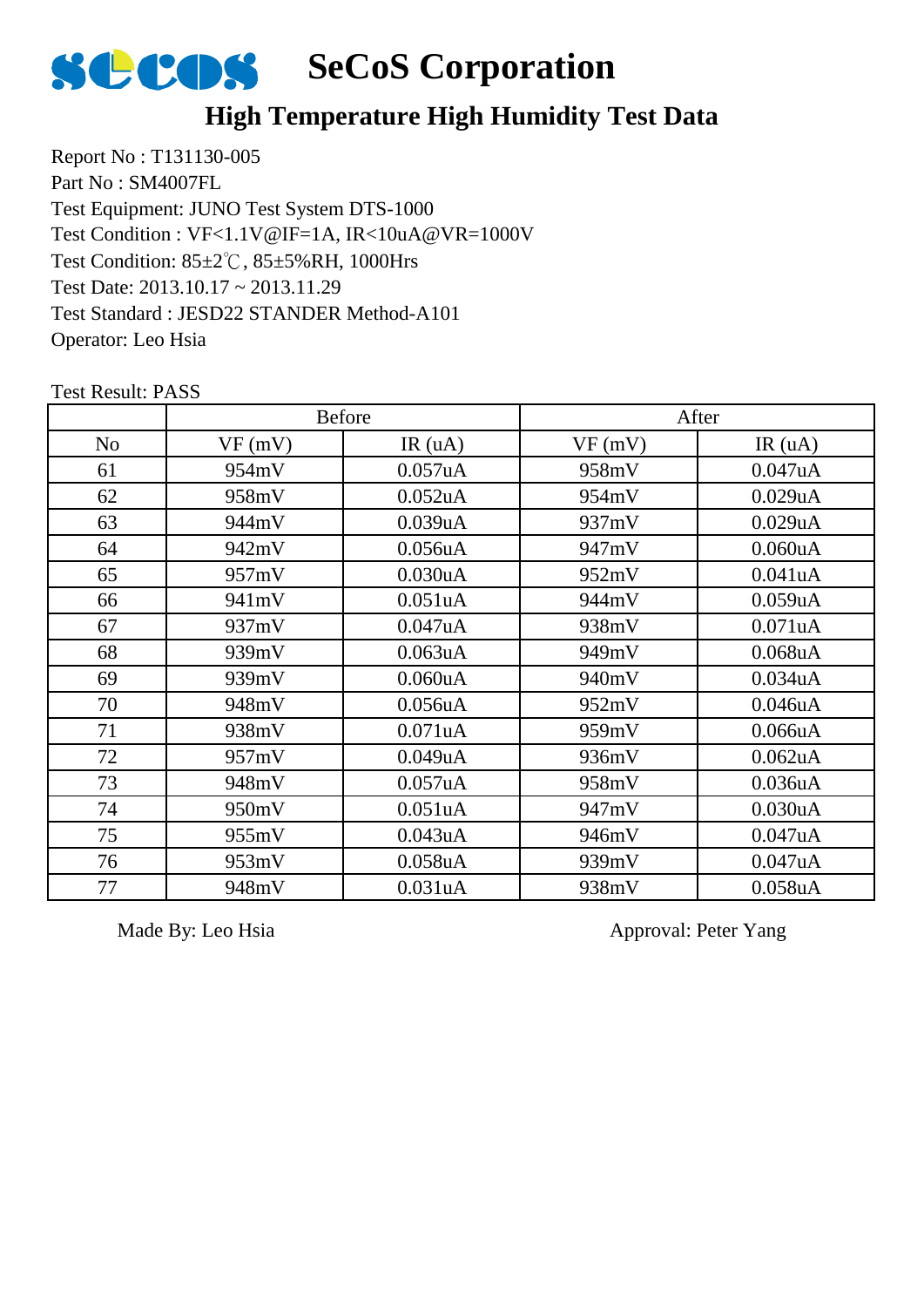

#### **High Temperature High Hum Reverse Bias Test Data**

Report No : T131130-005 Part No : SM4007FL Test Equipment: JUNO Test System DTS-1000 Test Condition: 85±2℃, 85±5%RH, 80%VR, 1000Hrs Test Date: 2013.10.02 ~ 2013.11.13 Test Standard : JESD22 STANDER Method-A101 Operator: Leo Hsia Test Condition : VF<1.1V@IF=1A, IR<10uA@VR=1000V

|                |        | Before               |        | After                |
|----------------|--------|----------------------|--------|----------------------|
| N <sub>o</sub> | VF(mV) | IR $(uA)$            | VF(mV) | IR(uA)               |
| $\mathbf{1}$   | 937mV  | 0.066uA              | 942mV  | 0.047uA              |
| $\overline{2}$ | 952mV  | $0.062$ uA           | 946mV  | 0.037uA              |
| 3              | 936mV  | 0.031uA              | 939mV  | 0.032uA              |
| $\overline{4}$ | 957mV  | $0.045$ uA           | 936mV  | 0.039uA              |
| 5              | 940mV  | 0.034uA              | 952mV  | 0.036uA              |
| 6              | 959mV  | 0.059uA              | 946mV  | 0.036uA              |
| $\overline{7}$ | 950mV  | 0.031uA              | 945mV  | 0.061uA              |
| 8              | 940mV  | 0.032 <sub>u</sub> A | 950mV  | 0.032uA              |
| 9              | 938mV  | $0.054$ u $A$        | 950mV  | $0.068$ u $A$        |
| 10             | 937mV  | $0.072$ uA           | 943mV  | 0.056uA              |
| 11             | 958mV  | 0.036uA              | 951mV  | $0.062$ uA           |
| 12             | 944mV  | 0.051uA              | 946mV  | 0.036uA              |
| 13             | 939mV  | $0.045$ uA           | 955mV  | 0.041uA              |
| 14             | 947mV  | 0.043uA              | 953mV  | 0.070uA              |
| 15             | 957mV  | 0.069uA              | 949mV  | 0.064uA              |
| 16             | 936mV  | 0.040uA              | 939mV  | 0.071uA              |
| 17             | 952mV  | $0.068$ u $A$        | 937mV  | 0.063uA              |
| 18             | 937mV  | 0.049uA              | 944mV  | 0.054uA              |
| 19             | 945mV  | 0.070uA              | 959mV  | 0.040uA              |
| 20             | 957mV  | $0.065$ uA           | 941mV  | 0.063uA              |
| 21             | 955mV  | $0.035$ uA           | 954mV  | 0.059uA              |
| 22             | 948mV  | 0.039uA              | 956mV  | 0.040uA              |
| 23             | 940mV  | 0.044uA              | 948mV  | 0.071uA              |
| 24             | 956mV  | $0.052$ uA           | 949mV  | 0.067uA              |
| 25             | 943mV  | 0.051uA              | 945mV  | 0.030uA              |
| 26             | 941mV  | 0.037uA              | 941mV  | 0.040 <sub>u</sub> A |
| 27             | 952mV  | 0.040uA              | 948mV  | 0.029uA              |
| 28             | 947mV  | $0.068$ u $A$        | 941mV  | 0.062uA              |
| 29             | 937mV  | $0.048$ u $A$        | 951mV  | 0.059uA              |
| 30             | 937mV  | 0.069uA              | 936mV  | 0.034uA              |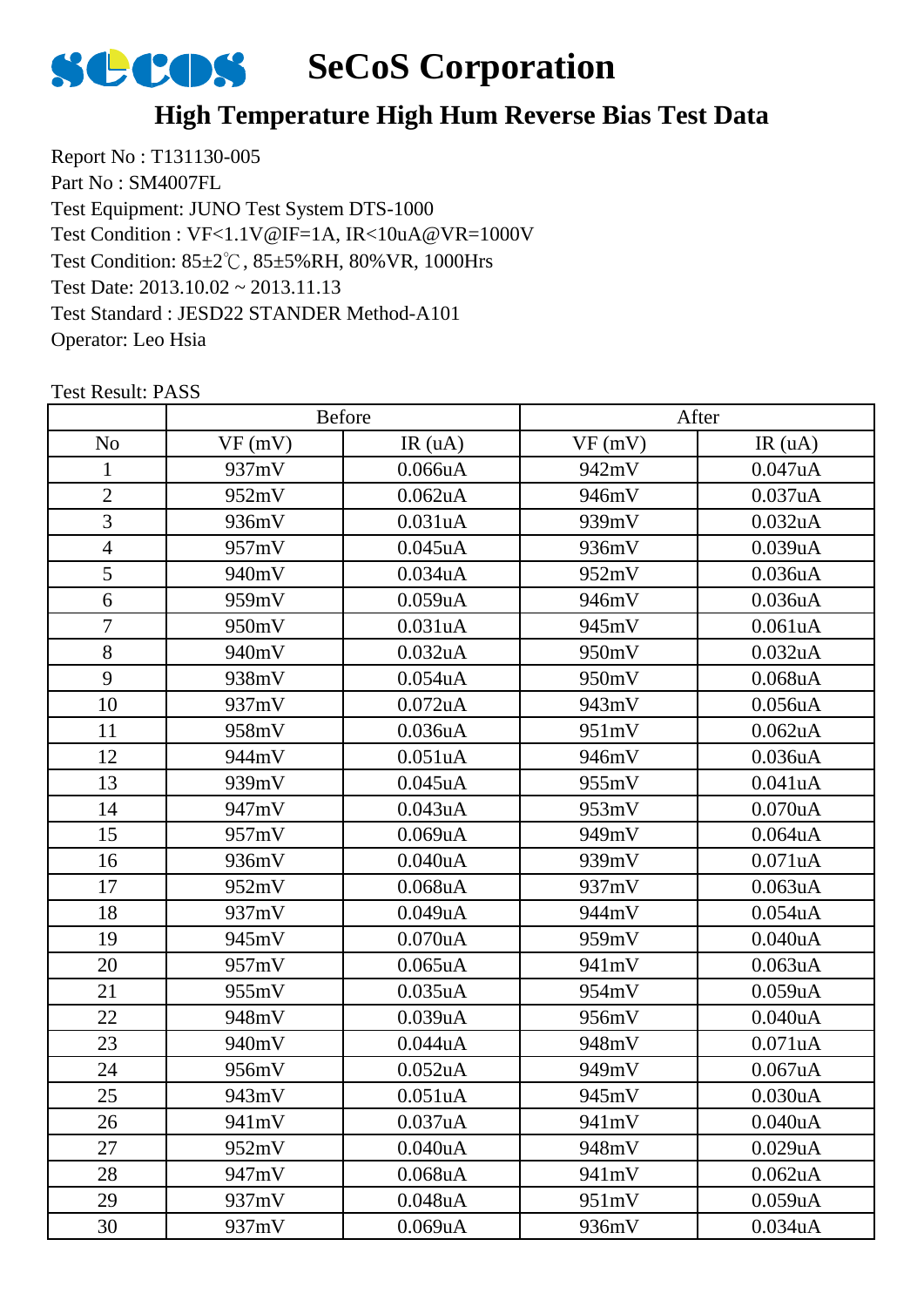

#### **High Temperature High Hum Reverse Bias Test Data**

Report No : T131130-005 Part No : SM4007FL Test Equipment: JUNO Test System DTS-1000 Test Condition: 85±2℃, 85±5%RH, 80%VR, 1000Hrs Test Date: 2013.10.02 ~ 2013.11.13 Test Standard : JESD22 STANDER Method-A101 Operator: Leo Hsia Test Condition : VF<1.1V@IF=1A, IR<10uA@VR=1000V

|                |        | Before               |        | After         |
|----------------|--------|----------------------|--------|---------------|
| N <sub>o</sub> | VF(mV) | IR $(uA)$            | VF(mV) | IR(uA)        |
| 31             | 939mV  | $0.045$ uA           | 946mV  | 0.061uA       |
| 32             | 939mV  | $0.068$ u $A$        | 937mV  | 0.042uA       |
| 33             | 937mV  | 0.031uA              | 949mV  | 0.050uA       |
| 34             | 950mV  | 0.031uA              | 957mV  | 0.052uA       |
| 35             | 940mV  | 0.036uA              | 954mV  | 0.035uA       |
| 36             | 944mV  | $0.052$ uA           | 951mV  | 0.051uA       |
| 37             | 937mV  | 0.066uA              | 945mV  | 0.047uA       |
| 38             | 958mV  | 0.029uA              | 943mV  | 0.032uA       |
| 39             | 941mV  | 0.050uA              | 943mV  | 0.049uA       |
| 40             | 952mV  | $0.046$ u $A$        | 953mV  | 0.041uA       |
| 41             | 942mV  | 0.033uA              | 954mV  | $0.035$ uA    |
| 42             | 939mV  | 0.051uA              | 958mV  | 0.069uA       |
| 43             | 947mV  | $0.028$ u $A$        | 952mV  | 0.046uA       |
| 44             | 957mV  | $0.072$ uA           | 937mV  | 0.046uA       |
| 45             | 945mV  | 0.032 <sub>u</sub> A | 947mV  | 0.060uA       |
| 46             | 956mV  | 0.043uA              | 937mV  | 0.045uA       |
| 47             | 958mV  | 0.030uA              | 959mV  | 0.046uA       |
| 48             | 951mV  | $0.048$ u $A$        | 954mV  | 0.029uA       |
| 49             | 940mV  | 0.031uA              | 937mV  | 0.054uA       |
| 50             | 955mV  | $0.073$ uA           | 940mV  | $0.035$ uA    |
| 51             | 953mV  | 0.044uA              | 940mV  | 0.047uA       |
| 52             | 950mV  | 0.048uA              | 942mV  | 0.066uA       |
| 53             | 958mV  | 0.046uA              | 949mV  | 0.060uA       |
| 54             | 950mV  | 0.071uA              | 953mV  | $0.072$ uA    |
| 55             | 958mV  | 0.048uA              | 940mV  | 0.072uA       |
| 56             | 951mV  | 0.067uA              | 943mV  | 0.047uA       |
| 57             | 953mV  | 0.041uA              | 952mV  | $0.068$ u $A$ |
| 58             | 954mV  | $0.072$ uA           | 959mV  | 0.071uA       |
| 59             | 944mV  | $0.070$ u $A$        | 944mV  | 0.054uA       |
| 60             | 943mV  | $0.072$ uA           | 938mV  | 0.068uA       |